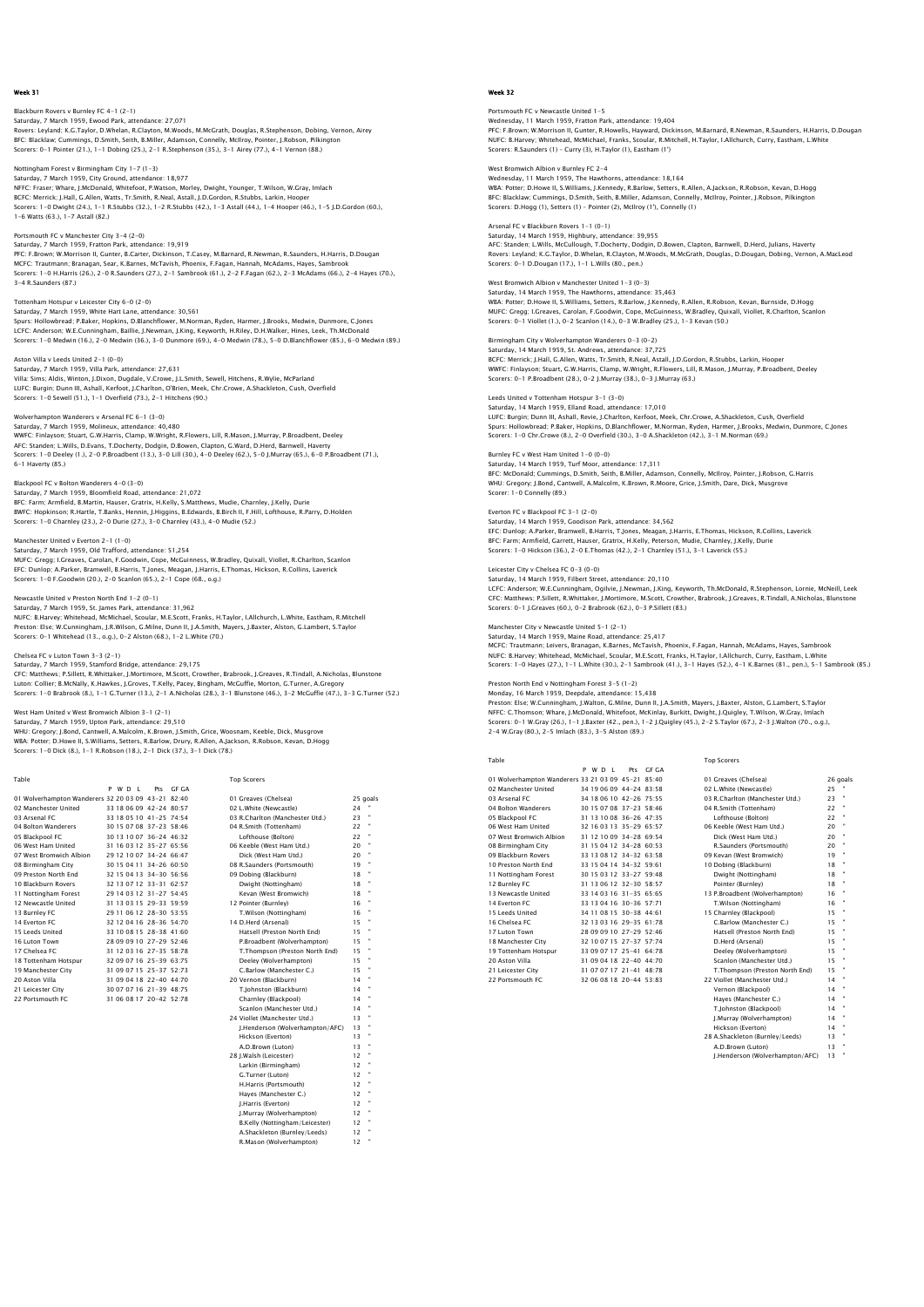Burnley FC v Blackpool FC 3-1 Tuesday, 17 March 1959, Turf Moor, attendance: 15,881<br>Burnley: Blacklaw; Cummings, D.Smith, Seith, B.Miller, Adamson, Connelly, McIlroy, Pointer, J.Robson, Pilkington<br>Blackpool: Farm; B.Martin, Garrett, Hauser, Snowdon, H. Scorers: Pointer (2), J.Robson (1) – Peterson (1)

Bolton Wanderers v Aston Villa 1-3 Wednesday, 18 March 1959, Burnden Park, attendance: 21,808 BWFC: Dean; R.Hartle, T.Banks, Hennin, J.Higgins, B.Edwards, B.Birch II, D.Stevens, Lofthouse, F.Hill, D.Holden Villa: Sims; Aldis, Winton, J.Dixon, Dugdale, V.Crowe, J.L.Smith, Sewell, Hitchens, R.Wylie, McParland Scorers: Lofthouse (1) – Hitchens (3)

# Leicester City v Birmingham City 2-4 Wednesday, 18 March 1959, Filbert Street, attendance: 15,413

LCFC: Anderson; W.E.Cunningham, Ogilvie, J.Newman, J.King, Appleton, Th.McDonald, B.Kelly, J.Walsh, R.Stephenson, Leek BCFC: Merrick; J.Hall, G.Allen, Watts, Tr.Smith, Hume, Astall, J.D.Gordon, R.Stubbs, Larkin, Hooper Scorers: J.Walsh (2) – R.Stubbs (3), J.D.Gordon (1)

West Ham United v Bolton Wanderers 4-3 (1-1) Saturday, 21 March 1959, Upton Park, attendance: 27,722 WHU: Dwyer; Kirkup, Cantwell, A.Malcolm, K.Brown, J.Smith, Grice, Obeney, J.Bond, Dick, Musgrove BWFC: Hopkinson; R.Hartle, T.Banks, Hennin, J.Higgins, B.Edwards, D.Holden, D.Stevens, Lofthouse, F.Hill, R.Parry Scorers: 1-0 Obeney (38.), 1-1 D.Stevens (43.), 2-1 J.Bond (46.), 3-1 Dick (57.), 3-2 R.Parry (65.), 4-2 J.Bond (70.), 4-3 F.Hill (71.)

Blackpool FC v Leicester City 2-1 (0-0) Saturday, 21 March 1959, Bloomfield Road, attendance: 11,479 BFC: Farm; B.Martin, Garrett, Hauser, Gratrix, H.Kelly, Peterson, Mudie, Charnley, Durie, Perry LCFC: D.MacLaren; Chalmers, Ogilvie, J.Newman, J.King, Appleton, Th.McDonald, B.Kelly, J.Walsh, R.Stephenson, Leek Scorers: 0-1 B.Kelly (60.), 1-1 Perry (70.), 2-1 Perry (81.)

#### Chelsea FC v Preston North End 3-1 (2-0)

Saturday, 21 March 1959, Stamford Bridge, attendance: 31,270<br>CFC: Matthews; P.Sillett, R.Whittaker, J.Mortimore, M.Scott, Crowther, Blunstone, J.Greaves, R.Tindall, A.Nicholas, M.Harrison<br>Preston: Else; W.Cunningham, J.Wal

Manchester United v Leeds United 4-0 (1-0)

Saturday, 21 March 1959, Old Trafford, attendance: 45,473 MUFC: Gregg; I.Greaves, Carolan, F.Goodwin, Cope, McGuinness, W.Bradley, Quixall, Viollet, R.Charlton, Scanlon LUFC: Burgin; Dunn III, Ashall, Revie, J.Charlton, Kerfoot, Meek, Chr.Crowe, A.Shackleton, Cush, Overfield<br>Scorers: 1–0 Viollet (14.), 2–0 R.Charlton (53., pen.), 3–0, 4–0 Viollet (60., 83.)

### Tottenham Hotspur v Manchester City 3-1 (2-0)

Saturday, 21 March 1959, White Hart Lane, attendance: 34,493 Spurs: Hollowbread; P.Baker, Hopkins, D.Blanchflower, M.Norman, D.Mackay, Medwin, Harmer, R.Smith, J.Brooks, C.Jones<br>MCFC: Trautmann; Leivers, Branagan, K.Barnes, MCTavish, Phoenix, F.Fagan, Hannah, McAdams, Hayes, Sambroo

## Wolverhampton Wanderers v West Bromwich Albion 5-2 (2-2)

Saturday, 21 March 1959, Molineux, attendance: 44,240 WWFC: Finlayson; Stuart, G.W.Harris, Clamp, W.Wright, R.Flowers, Lill, R.Mason, J.Murray, P.Broadbent, Deeley WBA: Potter; D.Howe II, S.Williams, Setters, R.Barlow, J.Kennedy, R.Allen, R.Robson, Kevan, Burnside, D.Hogg<br>Scorers: 1–0 R.Mason (30.), 2–0 Lill (31.), 2–1 Kevan (38.), 2–2 Kevan (40.), 3–2 Lill (48.), 4–2 Lill (64.), 5–2

Newcastle United v Arsenal FC 1–0 (1–0)<br>Saturday, 21 March 1959, St. James Park, attendance: 32,774<br>NUFC: B.Harvey: Keith, McMichael, Franks, Scoular, M.E.Scott, G.Hughes, I.Allchurch, Curry, Eastham, H.Taylor<br>AFC: Standen Scorer: 1-0 Curry (12.)

## ottingham Forest v Burnley FC 1-2 (0-2)

Saturday, 21 March 1959, City Ground, attendance: 27,811<br>NFFC: C.Thomson; Whare, J.McDonald, Whitefoot, McKinlay, Burkitt, Dwight, J.Quigley, T.Wilson, W.Gray, Imlach<br>BFC: Blacklaw; Cummings, D.Smith, Seith, B.Miller, Adam Scorers: 0-1 Connelly (4.), 0-2 Pointer (40.), 1-2 T.Wilson (80.)

## Aston Villa v Luton Town 3-1 (0-1)

Saturday, 21 March 1959, Villa Park, attendance: 27,401 Villa: Sims; Aldis, Winton, J.Dixon, Dugdale, V.Crowe, J.L.Smith, Sewell, Hitchens, R.Wylie, McParland Luton: Baynham; S.Dunne, K.Hawkes, J.Groves, T.Kelly, Pacey, Bingham, A.D.Brown, Morton, Cummins, Adam<br>Scorers: 0–1 Bingham (32.), 1–1 J.L.Smith (63., pen.), 2–1, 3–1 Hitchens (70., 85.)

### Portsmouth FC v Birmingham City 1-1 (0-1)

Saturday, 21 March 1959, Fratton Park, attendance: 18,170 PFC: Uprichard; A.Wilson, Gunter, R.Howells, Hayward, Dickinson, P.Harris, J.White, R.Saunders, H.Harris, R.Newman<br>BCFC: Merrick; J.Hall, G.Allen, Watts, Tr.Smith, Hume, Astall, J.D.Gordon, R.Stubbs, Larkin, Hooper<br>Scorers

### Blackburn Rovers v Everton FC 2-1 (0-1)

Saturday, 21 March 1959, Ewood Park, attendance: 26,914, sent-off: M.Woods (88.)<br>Rovers: Leyland; K.G.Taylor, D.Whelan, R.Clayton, M.Woods, M.McCrath, Douglas, Cairns, Dobing, Vernon, Isherwood<br>EFC: Dunlop: A.Parker, Bramw

Table Top Scorers

|                                                    |  | PWDI |                         | Pts GF GA |                                   |          |  |
|----------------------------------------------------|--|------|-------------------------|-----------|-----------------------------------|----------|--|
| 01 Wolverhampton Wanderers 34 22 03 09 47-21 90:42 |  |      |                         |           | 01 Greaves (Chelsea)              | 28 goals |  |
| 02 Manchester United                               |  |      | 35 20 06 09 46-24 87:58 |           | 02 L.White (Newcastle)            | $25 -$   |  |
| 03 Arsenal FC                                      |  |      | 35 18 06 11 42-28 75:56 |           | 03 R.Charlton (Manchester Utd.)   | 24       |  |
| 04 Blackpool FC                                    |  |      | 33 14 10 09 38-28 50:39 |           | 04 R.Smith (Tottenham)            | 23       |  |
| 05 Bolton Wanderers                                |  |      | 32 15 07 10 37-27 62:53 |           | Lofthouse (Bolton)                | 23       |  |
| 06 Birmingham City                                 |  |      | 33 16 05 12 37-29 65:56 |           | 06 Dick (West Ham Utd.)           | 21       |  |
| 07 West Ham United                                 |  |      | 33 17 03 13 37-29 69:60 |           | Pointer (Burnley)                 | 21       |  |
| 08 Blackburn Rovers                                |  |      | 34 14 08 12 36-32 65:59 |           | Kevan (West Bromwich)             | 21       |  |
| 09 Burnley FC                                      |  |      | 33 15 06 12 36-30 63:59 |           | 09 R.Saunders (Portsmouth)        | 20       |  |
| 10 West Bromwich Albion                            |  |      | 32 12 10 10 34-30 71:59 |           | Keeble (West Ham Utd.)            | 20       |  |
| 11 Preston North End                               |  |      | 34 15 04 15 34-34 60:64 |           | Dobing (Blackburn)                | 20       |  |
| 12 Nottingham Forest                               |  |      | 31 15 03 13 33-29 60:50 |           | 12 Dwight (Nottingham)            | 18       |  |
| 13 Newcastle United                                |  |      | 34 15 03 16 33-35 66:65 |           | 13 Viollet (Manchester Utd.)      | $17 -$   |  |
| 14 Chelsea EC                                      |  |      | 33 14 03 16 31-35 64 79 |           | T.Wilson (Nottingham)             | $17 -$   |  |
| 15 Everton FC                                      |  |      | 34 13 04 17 30-38 58:73 |           | 15 P.Broadbent (Wolverhampton)    | 16       |  |
| 16 Leeds United                                    |  |      | 35 11 08 16 30-40 44:65 |           | Deeley (Wolverhampton)            | 16       |  |
| 17 Luton Town                                      |  |      | 29 09 09 11 27-31 53:49 |           | 17 T.Thompson (Preston North End) | 15.      |  |
| 18 Tottenham Hotspur                               |  |      | 34 10 07 17 27-41 67:79 |           | Charnley (Blackpool)              | 15       |  |
| 19 Manchester City                                 |  |      | 33 10 07 16 27-39 58:77 |           | C.Barlow (Manchester C.)          | 15       |  |
| 20 Aston Villa                                     |  |      | 33 11 04 18 26-40 50:72 |           | Hitchens (Aston Villa)            | 15       |  |
| 21 Portsmouth EC                                   |  |      | 33 06 09 18 21-45 54:84 |           | Scanlon (Manchester Utd.)         | 15       |  |
| 22 Leicester City                                  |  |      | 33 07 07 19 21-45 51:84 |           | D.Herd (Arsenal)                  | 15.      |  |
|                                                    |  |      |                         |           | Hatsell (Preston North End)       | 15       |  |
|                                                    |  |      |                         |           | 24 T.Johnston (Blackburn)         | 14       |  |
|                                                    |  |      |                         |           | J.Murray (Wolverhampton)          | 14       |  |
|                                                    |  |      |                         |           | Hickson (Everton)                 | 14       |  |
|                                                    |  |      |                         |           | Haves (Manchester Utd.)           | 14       |  |
|                                                    |  |      |                         |           | Vernon (Blackburn)                | 14       |  |
|                                                    |  |      |                         |           | J.Walsh (Leicester)               | 14       |  |
|                                                    |  |      |                         |           | 30 B.Kelly (Nottingham/Leicester) | 13       |  |
|                                                    |  |      |                         |           | A.Shackleton (Burnley/Leeds)      | 13       |  |
|                                                    |  |      |                         |           | A.D.Brown (Luton)                 | 13       |  |

Larkin (Birmingham) 13 R.Mason (Wolverhampton) J.Henderson (Wolverhampton/AFC) 13

## Week 34

Manchester United v Portsmouth FC 6-1 (4-0) Friday, 27 March 1959, Old Trafford, attendance: 52,004<br>MUFC: Gregg; I.Greaves, Carolan, F.Goodwin, Cope, McGuinness, W.Bradley, Quixall, Viollet, R.Charlton, Scanlon<br>PFC: Uprichard; Rutter, A.Wilson, R.Howells, Hayward, D Scorers: 1-0 Viollet (2.), 2-0 W.Bradley (7.), 3-0 R.Charlton (21.), 4-0 Hayward (40., o.g.), 5-0 R.Charlton (49., pen.), 5-1 R.Newman (60.), 6-1 Viollet (65.)

## Tottenham Hotspur v Aston Villa 3-2

Friday, 27 March 1959, White Hart Lane, attendance: 45,059 Spurs: Hollowbread; P.Baker, Hopkins, D.Blanchflower, M.Norman, Iley, Medwin, Harmer, R.Smith, J.Brooks, C.Jones Villa: Sims; Aldis, Winton, J.Dixon, Dugdale, V.Crowe, J.L.Smith, Sewell, Hitchens, R.Wylie, McParland Scorers: C.Jones (1'), R.Smith (1), Medwin (1) – McParland (2)

Blackburn Rovers v Nottingham Forest 3-0 (1-0) Friday, 27 March 1959, Ewood Park, attendance: 26,589 Rovers: Leyland; K.G.Taylor, D.Whelan, R.Clayton, M.Woods, M.McGrath, Douglas, Dobing, Vernon, A.MacLeod NFFC: C.Thomson; Whare, J.McDonald, Whitefoot, McKinlay, Burkitt, Dwight, J.Quigley, T.Wilson, W.Gray, Imlach Scorers: 1-0 Vernon (8.), 2-0, 3-0 Dobing (70., 89.)

Burnley FC v Preston North End 1-0 Friday, 27 March 1959, Turf Moor, attendance: 18,322 BFC: Blacklaw; Cummings, D.Smith, Seith, B.Miller, Adamson, Connelly, McIlroy, Pointer, J.Robson, Pilkington Preston: Else; W.Cunningham, J.R.Wilson, J.Wylie, Dunn II, J.A.Smith, Dagger, T.Thompson, Alston, Farrall, Mayers Scorer: Connelly (1)

Luton Town v Everton FC 0-1 Friday, 27 March 1959, Kenilworth Road, attendance: 22,954 Luton: Baynham; B.McNally, K.Hawkes, J.Groves, S.Owen, Pacey, Bingham, G.Turner, Morton, Cummins, A.Gregory<br>EFC: Dunlop; A.Parker, Bramwell, Rea, T.Jones, Meagan, J.Harris, E.Thomas, Hickson, R.Collins, B.Harris Scorer: Baynham (1 o.g.)

West Ham United v Newcastle United 3-0 Friday, 27 March 1959, Upton Park, attendance: 34,619 WHU: Dwyer; Kirkup, Cantwell, A.Malcolm, K.Brown, J.Smith, Grice, Obeney, J.Bond, Dick, Musgrove NUFC: B.Harvey; Keith, McMichael, Franks, Scoular, R.Mitchell, G.Hughes, I.Allchurch, T.Marshall, Eastham, H.Taylor Scorers: Obeney (1), Musgrove (1), Dick (1)

# Blackpool FC v Chelsea FC 5-0<br>Friday 27 March 1050, Bloomfield Board, attordance: 10,887

Friday, 27 March 1959, Bioomfield Road, attendance: 19,887<br>BFC: Farm, Armfield, Garrett, Hauser, Gratrix, H.Kelly, S.Matthews, Mudie, Charnley, Peterson, Perry<br>CFC: Matthews: P.Sillett, R.Whittaker, J.Mortimore, M.Scott, C Scorers: Perry (2), Mudie (2), Charnley (1)

## Bolton Wanderers v Leicester City 3-3

Friday, 27 March 1959, Burnden Park, attendance: 21,212<br>BWC: Hopkinson; R.Hartle, T.Banks, Hennin, J.Higgins, B.Edwards, Bannister, D.Stevens, Lofthouse, R.Parry, D.Holden<br>LCFC: D.MacLaren; Chalmers, Oglivie, J.Newman, Kna

| ٠ |
|---|

| Table                                              |         |                           |       | <b>Top Scorers</b>              |    |          |
|----------------------------------------------------|---------|---------------------------|-------|---------------------------------|----|----------|
|                                                    | P W D I | Pts.                      | GE GA |                                 |    |          |
| 01 Manchester United                               |         | 36 21 06 09 48-24 93:59   |       | 01 Greaves (Chelsea)            |    | 28 goals |
| 02 Wolverhampton Wanderers 34 22 03 09 47-21 90:42 |         |                           |       | 02 R.Charlton (Manchester Utd.) | 26 |          |
| 03 Arsenal FC                                      |         | 35 18 06 11 42-28 75:56   |       | 03 L.White (Newcastle)          | 25 |          |
| 04 Blackpool FC                                    |         | 34 15 10 09 40-28 55:39   |       | 04 Lofthouse (Bolton)           | 24 | ٠        |
| 05 West Ham United                                 |         | 34 18 03 13 39-29 72:60   |       | R.Smith (Tottenham)             | 24 |          |
| 06 Bolton Wanderers                                |         | 33 15 08 10 38-28 65:56   |       | 06 Dobing (Blackburn)           | 22 | ٠        |
| 07 Blackburn Rovers                                |         | 35 15 08 12 38-32 68:59   |       | Dick (West Ham Utd.)            | 22 |          |
| 08 Burnley FC                                      |         | 34 16 06 12 38-30 64:59   |       | 08 Pointer (Burnley)            | 21 |          |
| 09 Birmingham City                                 |         | 33 16 05 12 37-29 65:56   |       | Kevan (West Bromwich)           | 21 | ۰        |
| 10 West Bromwich Albion                            |         | 32 12 10 10 34-30 71:59   |       | 10 Keeble (West Ham Utd.)       | 20 |          |
| 11 Preston North End                               |         | 35 15 04 16 34-36 60:65   |       | R.Saunders (Portsmouth)         | 20 |          |
| 12 Nottingham Forest                               |         | 32 15 03 14 33-31 60:53   |       | 12 Viollet (Manchester Utd.)    | 19 |          |
| 13 Newcastle United                                |         | 35 15 03 17 33-37 66:68   |       | 13 Dwight (Nottingham)          | 18 |          |
| 14 Everton EC                                      |         | 35 14 04 17 32-38 59:73   |       | 14 T.Wilson (Nottingham)        | 17 |          |
| 15 Chelsea EC                                      |         | 34 14 03 17 31 - 37 64 84 |       | 15 Charnley (Blackpool)         | 16 |          |
| 16 Leeds United                                    |         | 35 11 08 16 30-40 44:65   |       | P.Broadbent (Wolverhampton)     | 16 |          |
| 17 Tottenham Hotspur                               |         | 35 11 07 17 29-41 70:81   |       | Deeley (Wolverhampton)          | 16 |          |
| 18 Luton Town                                      |         | 30 09 09 12 27-33 53:50   |       | 18 Vernon (Blackpool)           | 15 |          |
| 19 Manchester City                                 |         | 33 10 07 16 27-39 58:77   |       | Hitchens (Aston Villa)          | 15 |          |
| 20 Aston Villa                                     |         | 34 11 04 19 26-42 52:75   |       | T.Thompson (Preston North End)  | 15 |          |
| 21 Leicester City                                  |         | 34 07 08 19 22-46 54:87   |       | Scanlon (Manchester Utd.)       | 15 |          |
| 22 Portsmouth EC                                   |         | 34.06.09.19.21-47.55:90   |       | Hatcoll (Procton North End)     | 15 |          |

|                                                    |  | P W D I | Pts.                      | GE GA |                                 |        |          |
|----------------------------------------------------|--|---------|---------------------------|-------|---------------------------------|--------|----------|
| 01 Manchester United                               |  |         | 36 21 06 09 48-24 93:59   |       | 01 Greaves (Chelsea)            |        | 28 goals |
| 02 Wolverhampton Wanderers 34 22 03 09 47-21 90:42 |  |         |                           |       | 02 R.Charlton (Manchester Utd.) | 26     |          |
| 03 Arsenal FC                                      |  |         | 35 18 06 11 42-28 75:56   |       | 03 L.White (Newcastle)          | 25     |          |
| 04 Blackpool FC                                    |  |         | 34 15 10 09 40-28 55:39   |       | 04 Lofthouse (Bolton)           | 24     |          |
| 05 West Ham United                                 |  |         | 34 18 03 13 39-29 72:60   |       | R.Smith (Tottenham)             | $24 -$ |          |
| 06 Bolton Wanderers                                |  |         | 33 15 08 10 38-28 65:56   |       | 06 Dobing (Blackburn)           | 22     |          |
| 07 Blackburn Rovers                                |  |         | 35 15 08 12 38-32 68:59   |       | Dick (West Ham Utd.)            | 22     |          |
| 08 Burnley FC                                      |  |         | 34 16 06 12 38-30 64:59   |       | 08 Pointer (Burnley)            | 21     |          |
| 09 Birmingham City                                 |  |         | 33 16 05 12 37-29 65:56   |       | Kevan (West Bromwich)           | 21     |          |
| 10 West Bromwich Albion                            |  |         | 32 12 10 10 34-30 71:59   |       | 10 Keeble (West Ham Utd.)       | 20     |          |
| 11 Preston North End                               |  |         | 35 15 04 16 34-36 60:65   |       | R.Saunders (Portsmouth)         | 20     |          |
| 12 Nottingham Forest                               |  |         | 32 15 03 14 33-31 60:53   |       | 12 Viollet (Manchester Utd.)    | 19     |          |
| 13 Newcastle United                                |  |         | 35 15 03 17 33-37 66:68   |       | 13 Dwight (Nottingham)          | 18     |          |
| 14 Everton EC                                      |  |         | 35 14 04 17 32-38 59:73   |       | 14 T.Wilson (Nottingham)        | 17     |          |
| 15 Chelsea EC                                      |  |         | 34 14 03 17 31 - 37 64 84 |       | 15 Charnley (Blackpool)         | 16     |          |
| 16 Leeds United                                    |  |         | 35 11 08 16 30-40 44:65   |       | P.Broadbent (Wolverhampton)     | 16     |          |
| 17 Tottenham Hotspur                               |  |         | 35 11 07 17 29-41 70:81   |       | Deelev (Wolverhampton)          | 16     |          |
| 18 Luton Town                                      |  |         | 30 09 09 12 27-33 53:50   |       | 18 Vernon (Blackpool)           | 15     |          |
| 19 Manchester City                                 |  |         | 33 10 07 16 27-39 58:77   |       | Hitchens (Aston Villa)          | 15     |          |
| 20 Aston Villa                                     |  |         | 34 11 04 19 26-42 52:75   |       | T.Thompson (Preston North End)  | 15     |          |
| 21 Leicester City                                  |  |         | 34 07 08 19 22-46 54:87   |       | Scanlon (Manchester Utd.)       | 15     |          |
| 22 Portsmouth EC                                   |  |         | 34 06 09 19 21-47 55:90   |       | Hatsell (Preston North End)     | 15     |          |
|                                                    |  |         |                           |       | D.Herd (Arsenal)                | 15     |          |
|                                                    |  |         |                           |       | C.Barlow (Manchester C.)        | 15     |          |
|                                                    |  |         |                           |       | 25 Hickson (Everton)            | 14     |          |
|                                                    |  |         |                           |       | J.Murray (Wolverhampton)        | 14     |          |
|                                                    |  |         |                           |       | I.Walsh (Leicester)             | 14     |          |
|                                                    |  |         |                           |       | Hayes (Manchester C.)           | 14     |          |
|                                                    |  |         |                           |       | T. Johnson (Blackburn)          | 14     |          |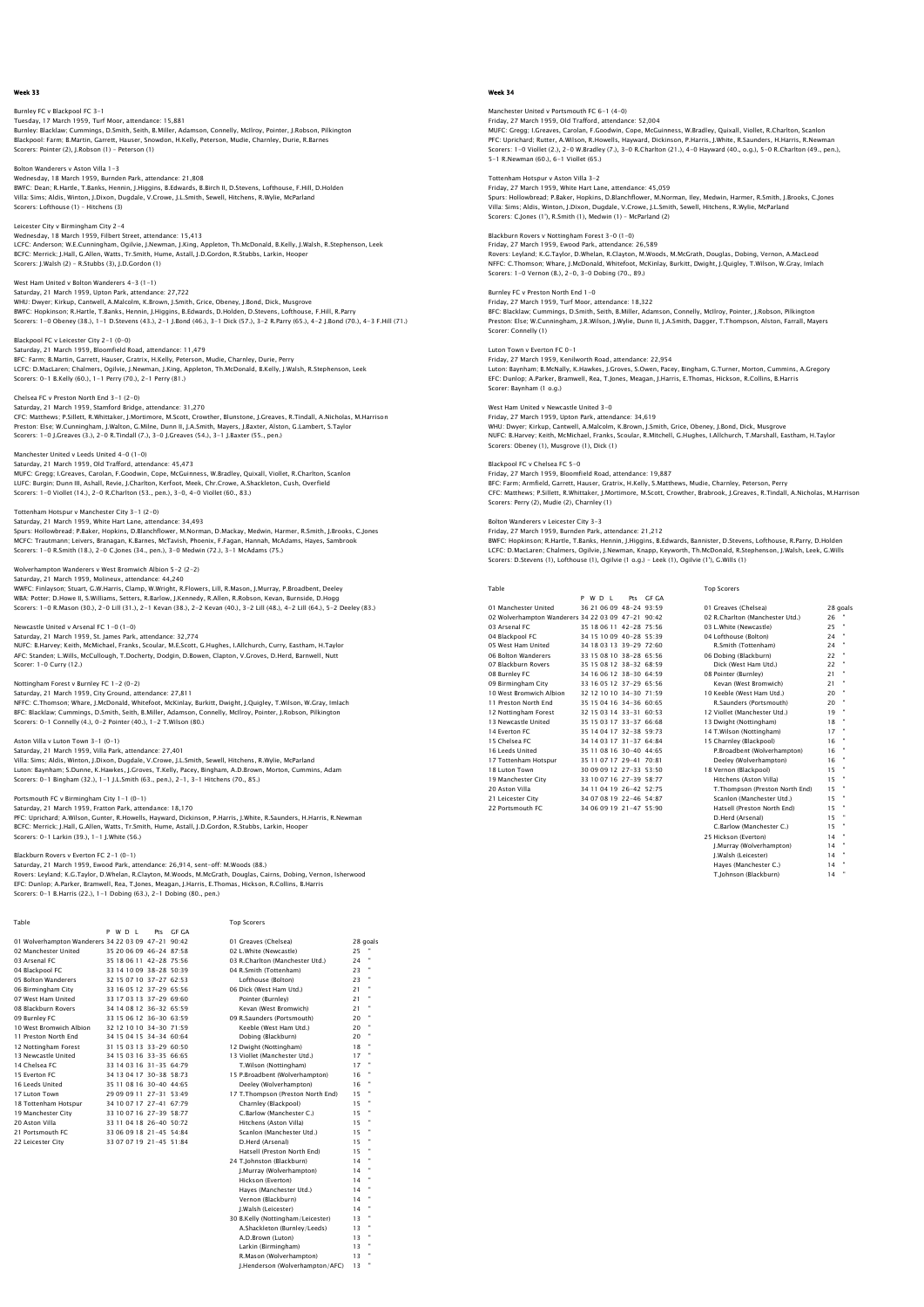# Manchester City v Nottingham Forest 1-1 (1-1) Saturday, 28 March 1959, Maine Road, attendance: 28,146<br>MCFC: Trautmann; Leivers, Sear, K.Barnes, McTavish, Phoenix, C.Barlow, Hannah, McAdams, Hayes, Sambrook<br>NFFC: C.Thomson; Whare, J.McDonald, Whitefoot, McKinlay, Burki Scorers: 0-1 T.Wilson (7.), 1-1 C.Barlow (15.)

Arsenal FC v West Ham United 1-2 (1-1) Saturday, 28 March 1959, Highbury, attendance: 52,291 AFC: Standen; D.Evans, McCullough, G.Ward, Dodgin, T.Docherty, Clapton, V.Groves, J.Henderson, Julians, Nutt WHU: Dwyer; Kirkup, Cantwell, A.Malcolm, K.Brown, J.Smith, Grice, Obeney, J.Bond, Dick, Musgrove Scorers: 0-1 Dick (16.), 1-1 J.Henderson (39.), 1-2 Dick (47.)

## Leicester City v Portsmouth FC 3-1 (2-1)

Saturday, 28 March 1959, Filbert Street, attendance: 17,564 LCFC: D.MacLaren; Chalmers, Ogilvie, J.Newman, Knapp, Keyworth, Th.McDonald, R.Stephenson, J.Walsh, Leek, G.Wills PFC: F.Brown; Rutter, Gunter, R.Howells, Hayward, Dickinson, P.Harris, J.White, R.Saunders, H.Harris, R.Newman Scorers: 1-0 J.Walsh (11.), 2-0 Ogilvie (40., pen.), 2-1 R.Newman (42.), 3-1 Leek (59.)

## Burnley FC v Manchester United 4-2 (2-1)

Saturday, 28 March 1959, Turf Moor, attendance: 44,577 BFC: Blacklaw; Angus, D.Smith, Seith, Cummings, B.Miller, Connelly, McIlroy, Pointer, J.Robson, Pilkington MUFC: Gregg; I.Greaves, Carolan, F.Goodwin, Cope, McGuinness, W.Bradley, Quixall, Viollet, R.Charlton, Scanlon Scorers: 1-0 Pilkington (18.), 2-0 Seith (25.), 2-1 F.Goodwin (35.), 3-1 Pointer (67.), 4-1 Pointer (71.), 4-2 Viollet (86.)

## Everton FC v Aston Villa 2-1 (1-1)

Saturday, 28 March 1959, Goodison Park, attendance: 34,986 EFC: Dunlop; A.Parker, Bramwell, B.Harris, Labone, Meagan, J.Harris, E.Thomas, Hickson, R.Collins, Ashworth<br>Villa: Sims; Aldis, Winton, J.Dixon, Dugdale, V.Crowe, J.L.Smith, Sewell, Hitchens, R.Wylie, McParland<br>Scorers: 0–

## Preston North End v Wolverhampton Wanderers 1-2 (0-2)

Saturday, 28 March 1959, Deepdale, attendance: 22,465 Preston: Else; W.Cunningham, J.R.Wilson, J.Wylie, Dunn II, J.A.Smith, Dagger, T.Thompson, Alston, Farrall, Mayers<br>WWFC: Finlayson; Gw.Jones, G.W.Harris, Clamp, W.Wright, R.Flowers, Lill, R.Mason, J.Murray, P.Broadbent, Dee

## Leeds United v Chelsea FC 4-0 (2-0)

Saturday, 28 March 1959, Elland Road, attendance: 16,676 LUFC: Burgin; Ashall, Hair, A.Gibson, J.Charlton, Kerfoot, Meek, Chr.Crowe, A.Shackleton, O'Brien, Overfield CFC: Matthews; P.Sillett, P.Holton, Anderton, M.Scott, Crowther, Blunstone, J.Greaves, R.Tindall, A.Nicholas, M.Harrison Scorers: 1-0 A.Shackleton (25.), 2-0 Chr.Crowe (43.), 3-0, 4-0 O'Brien (71., 82.)

#### Bolton Wanderers v Tottenham Hotspur 4-1 (2-1) Saturday, 28 March 1959, Burnden Park, attendance: 21,384

BWFC: Hopkinson; R.Hartle, T.Banks, Hennin, G.Edwards, B.Edwards, Bannister, D.Stevens, Lofthouse, R.Parry, D.Holden<br>Spurs: Hollowbread; P.Baker, Hopkins, D.Blanchflower, M.Norman, Iley, E.Clayton, Stokes, Medwin, J.Brooks

## West Bromwich Albion v Blackpool FC 3-1 (1-1)

Saturday, 28 March 1959, The Hawthorns, attendance: 29,674<br>WBA: Potter; D.Howe II, S.Williams, Setters, J.Kennedy, R.Robson, J.C.Campbell, Burnside, R.Allen, Kevan, D.Hogg<br>BFC: Farm; Armfield, Garrett, Hauser, Gratrix, H.K

### ton Town v Newcastle United 4-2 (2-1)

Saturday, 28 March 1959, Kenilworth Road, attendance: 20,880<br>Luton: Collier; B.McNally, K.Hawkes, J.Groves, S.Owen, Pacey, Bingham, G.Turner, A.D.Brown, Cummins, A.Gregory<br>NUFC: B.Harvey: Keith, McMichael, Franks, Scoular, Scorers: 1-0 Pacey (5.), 2-0 A.D.Brown (16.), 2-1 I.Allchurch (45.), 2-2 G.Hughes (47.), 3-2 A.D.Brown (69.), 4-2 A.Gregory (82.)

| Table                                              |                         |           | <b>Top Scorers</b>                |    |              |
|----------------------------------------------------|-------------------------|-----------|-----------------------------------|----|--------------|
|                                                    | P W D I                 | Pts GE GA |                                   |    |              |
| 01 Wolverhampton Wanderers 35 23 03 09 49-21 92:43 |                         |           | 01 Greaves (Chelsea)              |    | 28 goals     |
| 02 Manchester United                               | 37 21 06 10 48-26 95:63 |           | 02 R.Charlton (Manchester Utd.)   | 26 | ×            |
| 03 Arsenal FC                                      | 36 18 06 12 42-30 76:58 |           | 03 L.White (Newcastle)            | 25 | ×            |
| 04 West Ham United                                 | 35 19 03 13 41-29 74:61 |           | 04 Lofthouse (Bolton)             | 24 |              |
| 05 Blackpool FC                                    | 35 15 10 10 40-30 56:42 |           | Dick (West Ham Utd.)              | 24 | ×            |
| 06 Bolton Wanderers                                | 34 16 08 10 40-28 69 57 |           | R.Smith (Tottenham)               | 24 | ×            |
| 07 Burnley FC                                      | 35 17 06 12 40-30 68:61 |           | 07 Pointer (Burnley)              | 23 | ×            |
| 08 Blackburn Rovers                                | 35 15 08 12 38-32 68:59 |           | Kevan (West Bromwich)             | 23 | ×            |
| 09 Birmingham City                                 | 33 16 05 12 37-29 65:56 |           | 09 Dobing (Blackburn)             | 22 | ×            |
| 10 West Bromwich Albion                            | 33 13 10 10 36-30 74:60 |           | 10 R.Saunders (Portsmouth)        | 20 | ×            |
| 11 Nottingham Forest                               | 33 15 04 14 34-32 61:54 |           | Viollet (Manchester Utd.)         | 20 | ×            |
| 12 Preston North End                               | 36 15 04 17 34-38 61:67 |           | Keeble (West Ham Utd.)            | 20 | ٠            |
| 13 Everton EC                                      | 36 15 04 17 34-38 61:74 |           | 13 Dwight (Nottingham)            | 18 |              |
| 14 Newcastle United                                | 36 15 03 18 33-39 68:72 |           | T.Wilson (Nottingham)             | 18 | ×            |
| 15 Leeds United                                    | 36 12 08 16 32-40 48:65 |           | 15 P.Broadbent (Wolverhampton)    | 16 | ×            |
| 16 Chelsea EC                                      | 35 14 03 18 31-39 64 88 |           | Charnley (Blackpool)              | 16 |              |
| 17 Luton Town                                      | 31 10 09 12 29-33 57:52 |           | C.Barlow (Manchester C.)          | 16 |              |
| 18 Tottenham Hotspur                               | 36 11 07 18 29-43 71:85 |           | Deeley (Wolverhampton)            | 16 |              |
| 19 Manchester City                                 | 34 10 08 16 28-40 59:78 |           | 19 T.Thompson (Preston North End) | 15 | ×            |
| 20 Aston Villa                                     | 35 11 04 20 26-44 53:77 |           | Hatsell (Preston North End)       | 15 | ×            |
| 21 Leicester City                                  | 35 08 08 19 24-46 57 88 |           | Hickson (Everton)                 | 15 | ×            |
| 22 Portsmouth FC                                   | 35.06.09.20 21-49 56:93 |           | A.D.Brown (Luton)                 | 15 |              |
|                                                    |                         |           | Vernon (Blackburn)                | 15 | ×            |
|                                                    |                         |           | Hitchens (Aston Villa)            | 15 |              |
|                                                    |                         |           | D.Herd (Arsenal)                  | 15 | ×            |
|                                                    |                         |           | I.Walsh (Leicester)               | 15 |              |
|                                                    |                         |           | Scanlon (Manchester Utd.)         | 15 |              |
|                                                    |                         |           | 28 A.Shackleton (Burnley/Leeds)   | 14 |              |
|                                                    |                         |           | J.Murray (Wolverhampton)          | 14 |              |
|                                                    |                         |           | Hayes (Manchester C.)             | 14 | ×            |
|                                                    |                         |           | T.Johnston (Blackburn)            | 14 |              |
|                                                    |                         |           | I.Henderson (Wolverhampton/AFC)   | 14 | $\mathbf{u}$ |

## Week 36

## Portsmouth FC v Manchester United 1-3 (1-2) Monday, 30 March 1959, Fratton Park, attendance: 29,359<br>PFC: F.Brown; Rutter, Gunter, R.Howells, Hayward, Dickinson, P.Harris, J.White, R.Saunders, H.Harris, R.Newman<br>MUFC: Gregg: I.Greaves, Carolan, F.Goodwin, Foulkes, Mc Scorers: 0-1 R.Charlton (16.), 1-1 P.Harris (30.), 1-2 W.Bradley (42.), 1-3 R.Charlton (70.)

Chelsea FC v Blackpool FC 3-1 Monday, 30 March 1959, Stamford Bridge, attendance: 40,534 CFC: Matthews; P.Sillett, R.Whittaker, Anderton, J.Mortimore, Crowther, Brabrook, J.Greaves, L.Allen, Blunstone, M.Harrison BFC: Farm; Armfield, Garrett, Hauser, Gratrix, H.Kelly, Peterson, Mudie, Charnley, Durie, Perry Scorers: M.Harrison (1), Brabrook (1), P.Sillett (1') – Durie (1)

### Everton FC v Luton Town 3-1

Monday, 30 March 1959, Goodison Park, attendance: 32,620 EFC: Dunlop; A.Parker, Bramwell, B.Harris, Labone, Meagan, J.Harris, E.Thomas, Hickson, R.Collins, Laverick Luton: Collier; S.Dunne, K.Hawkes, Morton, T.Kelly, J.Groves, Whitby, G.Turner, A.D.Brown, Cummins, A.Gregory Scorers: J.Harris (2), E.Thomas (1) – Morton (1)

## Aston Villa v Tottenham Hotspur 1-1

Monday, 30 March 1959, Villa Park, attendance: 34,354 Villa: Sims; Aldis, Winton, J.Dixon, Dugdale, V.Crowe, J.L.Smith, Sewell, Hitchens, Myerscough, McParland Spurs: Hollowbread; P.Baker, Hopkins, D.Blanchflower, M.Norman, D.Mackay, Medwin, Harmer, R.Smith, J.Brooks, T.Dyson Scorers: McParland (1) – M.Norman (1)

### Leicester City v Bolton Wanderers 0-0 Monday, 30 March 1959, Filbert Street, attendance: 20,329

LCFC: D.MacLaren; Chalmers, Baillie, J.Newman, Knapp, Appleton, H.Riley, R.Stephenson, Lornie, Leek, G.Wills<br>BWFC: Hopkinson; R.Hartle, T.Banks, Hennin, G.Edwards, B.Edwards, Bannister, D.Stevens, Lofthouse, R.Parry, D.Hol

## Manchester City v West Bromwich Albion 0-2

Monday, 30 March 1959, Maine Road, attendance: 25,551 MCFC: Trautmann; Leivers, Sear, K.Barnes, McTavish, Phoenix, C.Barlow, Hannah, McAdams, Hayes, Sambrook WBA: Potter; D.Howe II, S.Williams, Setters, J.Kennedy, R.Robson, J.C.Campbell, Burnside, R.Allen, Kevan, D.Hogg Scorers: Kevan (1), R.Allen (1)

## Preston North End v Burnley FC 0-4

Monday, 30 March 1959, Deepdale, attendance: 17,357 Preston: Else; W.Cunningham, J.R.Wilson, J.Wylie, Mattinson, J.A.Smith, Dagger, T.Thompson, Alston, Farrall, Mayers<br>BFC: Blacklaw; Anqus, D.Smith, Seith, Cummings, B.Miller, Connelly, McIlroy, Pointer, Cheesebrough, Pilkin Scorers: Pointer (2), McIlroy (1), Cheesebrough (1)

#### Newcastle United v West Ham United 3-1

Monday, 30 March 1959, St. James Park, attendance: 20,911 NUFC: B.Harvey; Keith, McMichael, Franks, Scoular, R.Mitchell, H.Taylor, I.Allchurch, J.Gibson, Eastham, McGuigan WHU: Dwyer; Kirkup, Cantwell, A.Malcolm, K.Brown, J.Smith, Grice, Obeney, J.Bond, Dick, Musgrove Scorers: I.Allchurch (1), Keith (1), H.Taylor (1) – Obeney (1)

## Nottingham Forest v Blackburn Rovers 1-1 (1-0)

Tuesday, 31 March 1959, City Ground, attendance: 27,917 NFFC: C.Thomson; Whare, J.McDonald, Whitefoot, McKinlay, Burkitt, Dwight, J.Quigley, T.Wilson, W.Gray, Imlach Rovers: Leyland; K.G.Taylor, D.Whelan, R.Clayton, M.Woods, M.McGrath, Douglas, D.Dougan, Dobing, Vernon, A.MacLeod Scorers: 1-0 J.Quigley (41.), 1-1 Dobing (55.)

## Leeds United v Wolverhampton Wanderers 1-3

Tuesday, 31 March 1959, Elland Road, attendance: 35,819<br>LUFC: Burgin; Ashall, Hair, A.Gibson, J.Charlton, Kerfoot, Meek, Chr.Crowe, A.Shackleton, O'Brien, Overfield<br>WWFC: Finlayson; Showell, G.W.Harris, Clamp, W.Wright, R. Scorers: Chr.Crowe (1) – I.Murray (1), P.Broadbent (1), Clamp (1)

West Bromwich Albion v Manchester City 3–0<br>Tuesday, 31 March 1959, The Hawthorns, attendance: 31,887<br>WBA: Potter; D.Howe II, S.Williams, Setters, J.Kennedy, J.Dudley, J.C.Campbell, Burnside, R.Allen, Kevan, D.Hogg<br>MCFC: Tr Scorers: J.C.Campbell (1), R.Allen (1), D.Hogg (1),

| Table                                              |                           |           | <b>Top Scorers</b>             |    |          |
|----------------------------------------------------|---------------------------|-----------|--------------------------------|----|----------|
|                                                    | P W D I                   | Pts GE GA |                                |    |          |
| 01 Wolverhampton Wanderers 36 24 03 09 51-21 95:44 |                           |           | 01 Greaves (Chelsea)           |    | 28 goals |
| 02 Manchester United                               | 38 22 06 10 50-26 98:64   |           | R.Charlton (Manchester Utd.)   | 28 |          |
| 03 Arsenal FC                                      | 36 18 06 12 42-30 76:58   |           | 03 L.White (Newcastle)         | 25 | ٠        |
| 04 Burnley FC                                      | 36 18 06 12 42-30 72:61   |           | Pointer (Burnley)              | 25 |          |
| 05 Bolton Wanderers                                | 35 16 09 10 41-29 69:57   |           | 05 Dick (West Ham Utd.)        | 24 | ٠        |
| 06 West Ham United                                 | 36 19 03 14 41 - 31 75 64 |           | Kevan (West Bromwich)          | 24 |          |
| 07 West Bromwich Albion                            | 35 15 10 10 40-30 79:60   |           | R.Smith (Tottenham)            | 24 | ۰        |
| 08 Blackpool FC                                    | 36 15 10 11 40-32 57:45   |           | Lofthouse (Bolton)             | 24 |          |
| 09 Blackburn Rovers                                | 36 15 09 12 39-33 69:60   |           | 09 Dobing (Blackburn)          | 23 |          |
| 10 Birmingham City                                 | 33 16 05 12 37-29 65:56   |           | 10 Keeble (West Ham Utd.)      | 20 |          |
| 11 Everton EC                                      | 37 16 04 17 36-38 64 75   |           | R.Saunders (Portsmouth)        | 20 |          |
| 12 Nottingham Forest                               | 34 15 05 14 35-33 62:55   |           | Viollet (Manchester Utd.)      | 20 |          |
| 13 Newcastle United                                | 37 16 03 18 35-39 71:73   |           | 13 Dwight (Nottingham)         | 18 |          |
| 14 Preston North End                               | 37 15 04 18 34-40 61 71   |           | T.Wilson (Nottingham)          | 18 |          |
| 15 Chelsea EC                                      | 36 15 03 18 33-39 67:89   |           | 15 P.Broadbent (Wolverhampton) | 17 |          |
| 16 Leeds United                                    | 37 12 08 17 32-42 49:68   |           | 16 Deeley (Wolverhampton)      | 16 | ۰        |
| 17 Tottenham Hotspur                               | 37 11 08 18 30-44 72:86   |           | Charnley (Blackpool)           | 16 |          |
| 18 Luton Town                                      | 32 10 09 13 29-35 58:55   |           | C.Barlow (Manchester C.)       | 16 |          |
| 19 Manchester City                                 | 36 10 08 17 28-42 59:83   |           | 19 I.Walsh (Leicester)         | 15 |          |
| 20 Aston Villa                                     | 36 11 05 20 27-45 54:78   |           | Hitchens (Aston Villa)         | 15 |          |
| 21 Leicester City                                  | 36 08 09 19 25-47 57:88   |           | A.D.Brown (Luton)              | 15 | ٠        |
| 22 Portsmouth FC                                   | 36 06 09 21 21 - 51 57:96 |           | T.Thompson (Preston North End) | 15 |          |

| 01 Greaves (Chelsea)               | 28 goal |   |
|------------------------------------|---------|---|
| R.Charlton (Manchester Utd.)       | 28      |   |
| 03 L.White (Newcastle)             | 25      | ٠ |
| Pointer (Burnley)                  | 25      | ٠ |
| 05 Dick (West Ham Utd.)            | 24      | ٠ |
| Kevan (West Bromwich)              | 24      | ٠ |
| R.Smith (Tottenham)                | 24      | ٠ |
| Lofthouse (Bolton)                 | 24      | × |
| 09 Dobing (Blackburn)              | 23      | ٠ |
| 10 Keeble (West Ham Utd.)          | 20      |   |
| R.Saunders (Portsmouth)            | 20      | ٠ |
| Viollet (Manchester Utd.)          | 20      | ٠ |
| 13 Dwight (Nottingham)             | 18      | ٠ |
| T.Wilson (Nottingham)              | 18      | ٠ |
| 15 P.Broadbent (Wolverhampton)     | 17      |   |
| 16 Deelev (Wolverhampton)          | 16      | ٠ |
| Charnley (Blackpool)               | 16      |   |
| C.Barlow (Manchester C.)           | 16      |   |
| 19 I.Walsh (Leicester)             | 15      | ٠ |
| Hitchens (Aston Villa)             | 15      |   |
| A.D.Brown (Luton)                  | 15      | ۰ |
| T.Thompson (Preston North End)     | 15      | ٠ |
| Vernon (Blackburn)                 | 15      | ٠ |
| Hatsell (Preston North End)        | 15      |   |
| D.Herd (Arsenal)                   | 15      |   |
| I.Murrav (Wolverhampton)           | 15      |   |
| Scanlon (Manchester Utd.)          | 15      |   |
| Hickson (Everton)                  | 15      | ٠ |
| 29 J.Henderson (Wolverhampton/AFC) | 14      |   |
| R.Allen (West Bromwich)            | 14      |   |
| Haves (Manchester C.)              | 14      | ٠ |
| T.lohnston (Blackburn)             | 14      | ٠ |
| A.Shackleton (Burnley/Leeds)       | 14      | ٠ |
| <b>I.Harris (Everton)</b>          | 14      |   |
|                                    |         |   |
|                                    |         |   |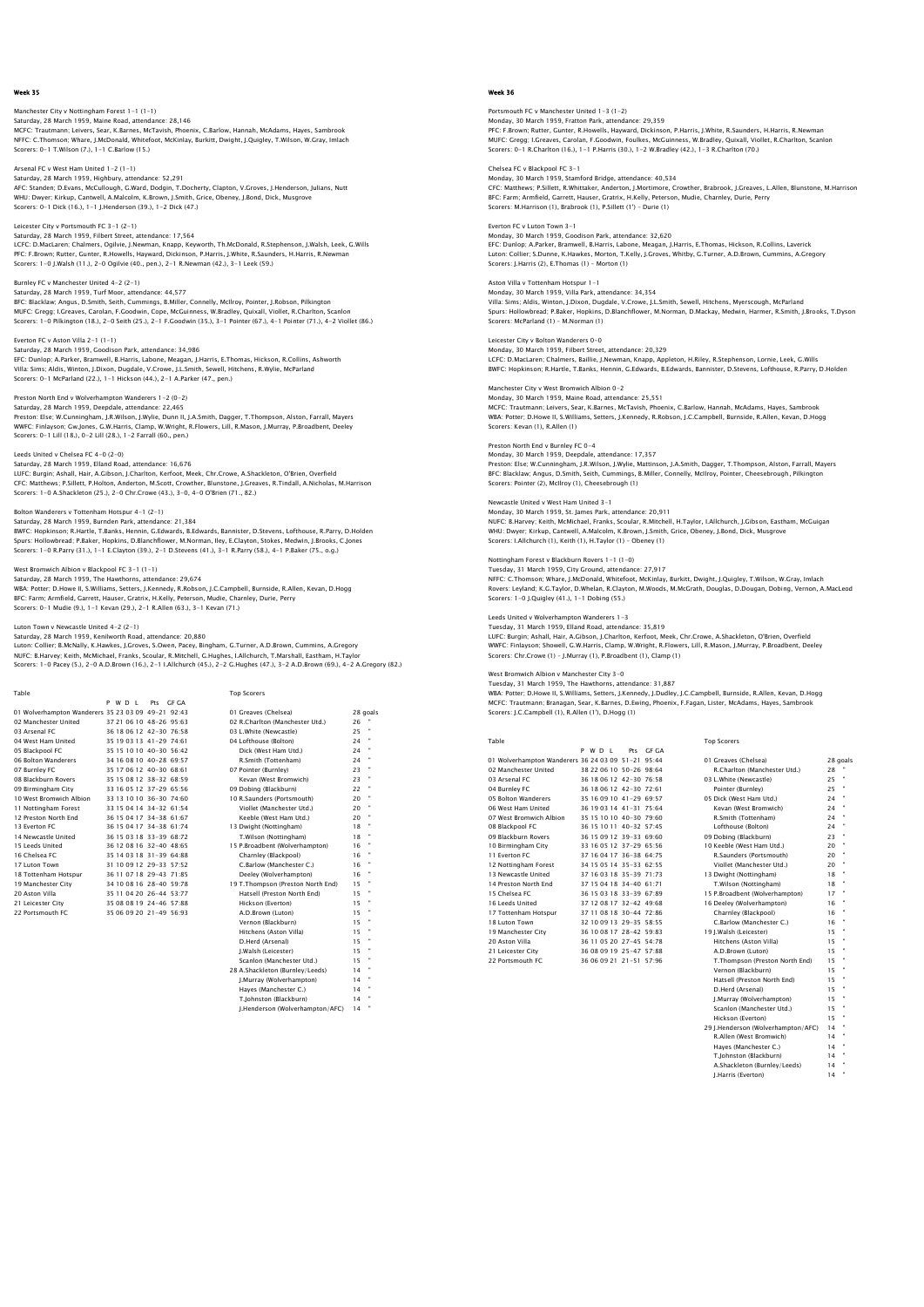## Portsmouth FC v Preston North End 1-2 Saturday, 4 April 1959, Fratton Park, attendance: 15,790<br>PFC: F.Brown; Rutter, Gunter, R.Howells, Hayward, Dickinson, P.Harris, J.White, R.Saunders, H.Harris, R.Newman<br>Preston: Else: W.Cunningham, J.Walton, O'Farrell, Matt Scorers: J.White (1) – T.Thompson (1), S.Taylor (1)

Manchester United v Bolton Wanderers 3-0 (2-0) Saturday, 4 April 1959, Old Trafford, attendance: 61,528 MUFC: Gregg; I.Greaves, Carolan, F.Goodwin, Foulkes, McGuinnes, W.Bradley, Quixall, Viollet, R.Charlton, Scanlon BWFC: Hopkinson; R.Hartle, T.Banks, Hennin, G.Edwards, B.Edwards, Bannister, D.Stevens, Lofthouse, R.Parry, D.Holden Scorers: 1-0 R.Charlton (8.), 2-0 Scanlon (12.), 3-0 Viollet (88.)

Nottingham Forest v Arsenal 1–1 (0–0)<br>Saturday, 4 April 1959, City Ground, attendance: 32,708<br>NFFC: C.Thomson; Whare, J.McDonald, C.Palmer, McKinlay, Burkitt, Dwight, J.Quigley, T.Wilson, Barrett, W.Gray AFC: Standen; D.Evans, McCullough, T.Docherty, Dodgin, D.Bowen, Clapton, V.Groves, D.Herd, Barnwell, Haverty Scorers: 0-1 Haverty (60.), 1-1 T.Wilson (72.)

# Wolverhampton Wanderers v Burnley FC 3-3

Saturday, 4 April 1959, Molineux, attendance: 39,810 WWFC: Finlayson; Gw.Jones, G.W.Harris, Clamp, W.Wright, R.Flowers, Lill, R.Mason, J.Murray, P.Broadbent, Deeley BFC: Blacklaw; Angus, D.Smith, Seith, Cummings, B.Miller, Connelly, McIlroy, Pointer, Cheesebrough, Pilkington<br>Scorers: P.Broadbent (1), J.Murray (1), G.W.Harris (1) – Cheesebrough (2), Pointer (1)

### Aston Villa v Leicester City 1-2

Saturday, 4 April 1959, Villa Park, attendance: 39,963 Villa: Sims; Aldis, Winton, J.Dixon, Dugdale, V.Crowe, J.L.Smith, Myerscough, Hitchens, R.Wylie, McParland LCFC: D.MacLaren; Chalmers, Baillie, J.Newman, Knapp, Appleton, Th.McDonald, R.Stephenson, J.Walsh, Leek, G.Wills Scorers: J.Dixon (1) – J.Walsh (2)

### Blackpool FC v Leeds United 3-0

Saturday, 4 April 1959, Bloomfield Road, attendance: 14,089 BFC: Farm; Gratrix, B.Martin, Hauser, Snowdon, J.Kelly, Peterson, Mudie, Charnley, Durie, Perry<br>LUFC: Burgin; Ashall, Hair, McConnell, J.Charlton, Kerfoot, Humphries, Chr.Crowe, A.Shackleton, O'Brien, Overfield<br>Scorer: Cha

Chelsea FC v Manchester City 2-0<br>Saturday, 4 April 1959, Stamford Bridge, attendance: 32.554 Saturday, 4 April 1959, Stamford Bridge, attendance: 32,554<br>CFC: Matthews; P.Sillett, R.Whittaker, Anderton, J.Mortimore, Crowther, Brabrook, J.Greaves, L.Allen, Blunstone, M.Harrison<br>MCFC: Trautmann; Branagan, Sear, K.Bar

#### Tottenham Hotspur v Luton Town 3-0

Saturday, 4 April 1959, White Hart Lane, attendance: 37,093 Spurs: Hollowbread; P.Baker, Hopkins, D.Blanchflower, M.Norman, Iley, Medwin, Harmer, R.Smith, J.Brooks, C.Jones Luton: Baynham; S.Dunne, K.Hawkes, J.Groves, T.Kelly, Pacey, Bingham, G.Turner, Morton, A.D.Brown, A.Gregory Scorers: R.Smith (1), Medwin (1), J.Brooks (1)

## West Ham United v Everton FC 3-2

Saturday, 4 April 1959, Upton Park, attendance: 28,266<br>WHU: Dwyer; Kirkup, Cantwell, A.Malcolm, K.Brown, J.Smith, Grice, Obeney, J.Bond, Dick, Musgrove<br>EFC: Dunlop; A.Parker, Bramwell, B.Harris, Labone, Meaqan, J.Harris, E Scorers: J.Bond (1), Grice (1), Dick (1) – Hickson (1), Laverick (1)

Blackburn Rovers v West Bromwich Albion 0–0<br>Saturday, 4 April 1959, Ewood Park, attendance: 27,217<br>Rovers: Leyland; K.G.Taylor, D.Whelan, R.Clayton, M.Woods, K.Clayton, Douglas, Cairns, Dobing, D.Dougan, A.MacLeod<br>WBA: Pot

Preston North End v Luton Town 0–0<br>Monday, 6 April 1959, Deepdale, attendance: 10,548<br>Preston: Else; W.Cunningham, J.Walton, O'Farrell, Mattinson, J.A.Smith, Dagger, T.Thompson, Hatsell, J.Baxter, S.Taylor<br>Puton: Baynham:

| Table                                  |             |                  |       | <b>Top Scorers</b>             |    |          |
|----------------------------------------|-------------|------------------|-------|--------------------------------|----|----------|
|                                        | PWDL        | Pts GF GA        |       |                                |    |          |
| 01 Wolverhampton Wanderers 37 24 04 09 |             | $52 - 22$        | 98:47 | R.Charlton (Manchester Utd.)   |    | 29 goals |
| 02 Manchester United                   | 39 23 06 10 | $52 - 26$ 101:64 |       | Greaves (Chelsea)              | 29 |          |
| 03 Arsenal FC                          | 37 18 07 12 | $43 - 31$        | 77:59 | 03 Pointer (Burnley)           | 26 |          |
| 04 West Ham United                     | 37 20 03 14 | $43 - 31$        | 78:66 | 04 L.White (Newcastle)         | 25 |          |
| 05 Burnley FC                          | 37 18 07 12 | $43 - 31$        | 75.64 | R.Smith (Tottenham)            | 25 |          |
| 06 Blackpool FC                        | 37 16 10 11 | $42 - 32$        | 60:45 | Dick (West Ham Utd.)           | 25 |          |
| 07 West Bromwich Albion                | 36 15 11 10 | $41 - 31$        | 79:60 | 07 Lofthouse (Bolton)          | 24 |          |
| 08 Bolton Wanderers                    | 36 16 09 11 | $41 - 31$        | 69:60 | Kevan (West Bromwich)          | 24 |          |
| 09 Blackburn Rovers                    | 37 15 10 12 | $40 - 34$        | 69:60 | 09 Dobing (Blackburn)          | 23 |          |
| 10 Birmingham City                     | 33 16 05 12 | $37 - 29$        | 65.56 | 10 Viollet (Manchester Utd.)   | 21 |          |
| 11 Preston North End                   | 39 16 05 18 | $37 - 41$        | 63:72 | 11 R.Saunders (Portsmouth)     | 20 |          |
| 12 Nottingham Forest                   | 35 15 06 14 | $36 - 34$        | 63:56 | Keeble (West Ham Utd.)         | 20 |          |
| 13 Everton EC                          | 38 16 04 18 | $36 - 40$        | 66:78 | 13 T.Wilson (Nottingham)       | 19 |          |
| 14 Newcastle United                    | 37 16 03 18 | $35 - 39$        | 71.73 | Charnley (Blackpool)           | 19 | ×        |
| 15 Chelsea EC                          | 37 16 03 18 | $35 - 39$        | 69:89 | 15 P.Broadbent (Wolverhampton) | 18 |          |
| 16 Tottenham Hotspur                   | 38 12 08 18 | $32 - 44$        | 75:86 | Dwight (Nottingham)            | 18 |          |
| 17 Leeds United                        | 38 12 08 18 | $32 - 44$        | 49:71 | 17 I.Walsh (Leicester)         | 17 |          |
| 18 Luton Town                          | 34 10 10 14 | $30 - 38$        | 58:58 | 18 C.Barlow (Manchester C.)    | 16 |          |
| 19 Manchester City                     | 37 10 08 19 | $28 - 46$        | 59.85 | Hickson (Everton)              | 16 |          |
| 20 Aston Villa                         | 37 11 05 21 | $27 - 47$        | 55:80 | Deeley (Wolverhampton)         | 16 |          |
| 21 Leicester City                      | 37 09 09 19 | $27 - 47$        | 59:89 | J.Murray (Wolverhampton)       | 16 |          |
| 22 Portsmouth FC                       | 37 06 09 22 | $21 - 53$        | 58:98 | T.Thompson (Preston North End) | 16 |          |
|                                        |             |                  |       | Scanlon (Manchester Utd.)      | 16 |          |
|                                        |             |                  |       | 24 D.Herd (Arsenal)            | 15 |          |
|                                        |             |                  |       | A.D.Brown (Luton)              | 15 |          |
|                                        |             |                  |       | Vernon (Blackpool)             | 15 |          |
|                                        |             |                  |       | Hitchens (Aston Villa)         | 15 |          |
|                                        |             |                  |       | Hatsell (Preston North End)    | 15 |          |

## Week 38

## Tottenham Hotspur v Burnley FC 2-2 Wednesday, 8 April 1959, White Hart Lane, attendance: 32,296<br>Spurs: Hollowbread; P.Baker, Hopkins, D.Blanchflower, M.Norman, Iley, Medwin, Harmer, R.Smith, J.Brooks, C.Jones<br>BFC: Blacklaw; Angus, D.Smith, Seith, Cummings, Scorers: R.Smith (2) – Cheesebrough (2)

Birmingham City v Bolton Wanderers 1-3 Wednesday, 8 April 1959, St. Andrews, attendance: 24,608 BCFC: Merrick; B.Farmer, G.Allen, Watts, Tr.Smith, R.Neal, Astall, J.D.Gordon, R.Stubbs, Larkin, Hooper BWFC: Dean; R.Hartle, T.Banks, Hennin, B.Edwards, Stanley, B.Birch II, D.Stevens, Lofthouse, R.Parry, B.Riley Scorers: R.Stubbs (1) – B.Riley (1), B.Birch II (1), Lofthouse (1)

Luton Town v Nottingham Forest 5-1 (3-0) non Town v Nottingham Forest 3–1<br>1959, Kenilworth Ro Luton: Baynham; B.McNally, K.Hawkes, J.Groves, S.Owen, Pacey, Bingham, A.D.Brown, Morton, Cummins, A.Gregory<br>NFFC: Fraser; Whare, G.Thomas, Whitefoot, McKinlay, C.Palmer, W.Gray, J.Quigley, T.Wilson, J.Barrett, Imlach<br>Scor

# Saturday, 11 April 1959, Turf Moor, attendance: 18.174

Burnley FC v Portsmouth FC 2-1

BFC: Blacklaw; Angus, D.Smith, Seith, Cummings, B.Miller, Connelly, McIlroy, Pointer, Cheesebrough, Pilkingtor<br>PFC: F.Brown; Rutter, A.Wilson, R.Howells, Gunter, Dickinson, P.Harris, J.White, R.Saunders, H.Harris, Cutler Scorers: Pilkington (1), Pointer (1) – H.Harris (1)

## Leeds United v Blackburn Rovers 2-1 (1-1)

Saturday, 11 April 1959, Elland Road, attendance: 15,232 LUFC: Burgin; Dunn III, Hair, McConnell, J.Charlton, Kerfoot, Chr.Crowe, Cush, A.Shackleton, Revie, Meek<br>Rovers: Leyland; K.G.Taylor, D.Whelan, M.McGrath, M.Woods, K.Clayton, Isherwood, Cairns, Dobing, Vernon, A.MacLeoc Scorers: 0-1 Isherwood (13.), 1-1 A.Shackleton (33.), 2-1 J.Charlton (82.)

## Everton FC v Nottingham Forest 1-3 (0-3)

Saturday, 11 April 1959, Goodison Park, attendance: 26,208 EFC: Dunlop; A.Parker, Bramwell, B.Harris, T.Jones, Meagan, J.Harris, E.Thomas, Hickson, Ashworth, Laverick<br>NFFC: C.Thomson; Whare, J.McDonald, Whitefoot, McKinlay, Burkitt, Dwight, J.Qujejey, T.Wilson, W.Gray, Imlach<br>Scor

### Leicester City v West Ham United 1-1

Saturday, 11 April 1959, Filbert Street, attendance: 23,725 LCFC: D.MacLaren; Chalmers, Baillie, J.Newman, Knapp, Appleton, Th.McDonald, R.Stephenson, J.Walsh, Leek, G.Wills<br>WHU: Dwyer; Kirkup, Cantwell, A.Malcolm, K.Brown, J.Smith, Grice, J.Bond, Keeble, Smillie, Musgrove<br>Scorers:

### Bolton Wanderers v Wolverhampton Wanderers 2-2

Saturday, 11 April 1959, Burnden Park, attendance: 26,019 BWFC: Dean; R.Hartle, T.Banks, Hennin, J.Higgins, B.Edwards, B.Birch II, F.Hill, Lofthouse, R.Parry, B.Riley<br>WWFC: Finlayson; P.Kelly, G.W.Harris, Clamp, Showell, W.Slater, Lill, R.Mason, J.Murray, C.Booth, Deeley<br>Scorers:

## Arsenal FC v Chelsea FC 1-1

Saturday, 11 April 1959, Highbury, attendance: 40,772<br>AFC: Standen; D.Evans, McCullough, G.Ward, Dodgin, D.Bowen, J.Henderson, V.Groves, Julians, Barnwell, Haverty<br>CFC: Matthews; P.Sillett, R.Whittaker, Anderton, J.Mortimo Scorers: G.Ward (1) – J.Greaves (1)

## City v Tottenham Hotspur 5-1

Saturday, 11 April 1959, St. Andrews, attendance: 20,557<br>BCFC: Merrick; B.Farmer, G.Allen, Watts, Tr.Smith, R.Neal, Astall, J.D.Gordon, R.Stubbs, Larkin, Hooper<br>Spurs: Hollowbread: P.Baker, Hopkins, D.Blanchflower, M.Norma Scorers: J.D.Gordon (1), R.Stubbs (1), Hooper (1'), Larkin (1), P.Baker (1 o.g.) – C.Jones (1')

# Preston North End v Aston Villa 4-2 Saturday, 11 April 1959, Depedale, attendance: 12,244

Preston: Else; W.Cunningham, J.Walton, G.Milne, Mattinson, J.A.Smith, Dagger, T.Thompson, Hatsell, J.Baxter, S.Taylor Villa: Sims; Aldis, Winton, J.Dixon, Dugdale, V.Crowe, J.L.Smith, Sewell, Myerscough, R.Wylie, McParland Scorers: T.Thompson (2), Hatsell (1), S.Taylor (1) – Sewell (1), Myerscough (1)

## West Bromwich Albion v Newcastle United 2-2

Saturday, 11 April 1959, The Hawthorns, attendance: 23,629 WBA: Potter; S.Williams, G.E.Williams, Setters, J.Kennedy, R.Robson, J.C.Campbell, Burnside, R.Allen, Kevan, D.Hogg NUFC: B.Harvey; Keith, McMichael, Franks, Scoular, R.Mitchell, H.Taylor, Eastham, Curry, K.Hale, M.E.Scott Scorers: Kevan (2) – Curry (2)

### Luton Town v Manchester United 0-0

Saturday, 11 April 1959, Kenilworth Road, attendance: 27,025

Luton: Baynham; B.McNally, K.Hawkes, J.Groves, T.Kelly, Pacey, Bingham, A.D.Brown, Morton, Cummins, B.Hawkes MUFC: Gregg; I.Greaves, Carolan, F.Goodwin, Foulkes, McGuinness, W.Bradley, Quixall, Viollet, M.Pearson, Scanlon

## Manchester City v Blackpool FC 0-2

Saturday, 11 April 1959, Maine Road, attendance: 27,118 MCFC: Trautmann; Leivers, Sear, K.Barnes, D.Ewing, Phoenix, F.Fagan, Johnstone, C.Barlow, Hayes, Shawcross<br>BFC: Farm; Armfield, Garrett, Hauser, Gratrix, H.Kelly, Peterson, Mudie, Charnley, Durie, Perry<br>Scorers: Perry (1),

|                                        | P | WD I        | Prs       | GE GA        |                                    |          |           |
|----------------------------------------|---|-------------|-----------|--------------|------------------------------------|----------|-----------|
| 01 Wolverhampton Wanderers 38 24 05 09 |   |             |           | 53-23 100:49 | 01 Greaves (Chelsea)               | 30 goals |           |
| 02 Manchester United                   |   | 40 23 07 10 |           | 53-27 101:64 | 02 R.Charlton (Manchester Utd.)    | 29       |           |
| 03 Burnley FC                          |   | 39 19 08 12 | $46 - 32$ | 79:67        | 27<br>03 R.Smith (Tottenham)       |          | ٠         |
| 04 Blackpool FC                        |   | 38 17 10 11 | $44 - 32$ | 62:45        | 27<br>Pointer (Burnley)            |          |           |
| 05 Arsenal FC                          |   | 38 18 08 12 | $44 - 32$ | 78:60        | 26<br>05 Kevan (West Bromwich)     |          | ٠         |
| 06 West Ham United                     |   | 38 20 04 14 | $44 - 32$ | 79:67        | 26<br>Lofthouse (Bolton)           |          |           |
| 07 Bolton Wanderers                    |   | 38 17 10 11 | $44 - 32$ | 74:63        | 07 L.White (Newcastle)             | 25       |           |
| 08 West Bromwich Albion                |   | 37 15 12 10 | $42 - 32$ | 81:62        | Dick (West Ham Utd.)               | 25       | ٠         |
| 09 Blackburn Rovers                    |   | 38 15 10 13 | $40 - 36$ | 70:62        | 23<br>09 Dobing (Blackburn)        |          |           |
| 10 Birmingham City                     |   | 35 17 05 13 | $39 - 31$ | 71:60        | 10 Viollet (Manchester Utd.)<br>21 |          |           |
| 11 Preston North End                   |   | 40 17 05 18 | $39 - 41$ | 67:74        | 21<br>T.Wilson (Nottingham)        |          | ۰         |
| 12 Nottingham Forest                   |   | 37 16 06 15 | $38 - 36$ | 67:62        | 12 Keeble (West Ham Utd.)          | 20       |           |
| 13 Newcastle United                    |   | 38 16 04 18 | $36 - 40$ | 73.75        | R.Saunders (Portsmouth)            | 20       |           |
| 14 Everton FC                          |   | 39 16 04 19 | $36 - 42$ | 67:81        | 14 Charnley (Blackpool)            | 19       | ٠         |
| 15 Chelsea EC                          |   | 38 16 04 18 | $36 - 40$ | 70:90        | A.D.Brown (Luton)                  | 19       |           |
| 16 Leeds United                        |   | 39 13 08 18 | $34 - 44$ | 51:72        | 16 Dwight (Nottingham)             | 18       |           |
| 17 Luton Town                          |   | 36 11 11 14 | $33 - 39$ | 63:59        | P.Broadbent (Wolverhampton)        | 18       | ٠         |
| 18 Tottenham Hotspur                   |   | 40 12 09 19 | $33 - 47$ | 78:93        | T.Thompson (Preston North End)     | 18       |           |
| 19 Manchester City                     |   | 38 10 08 20 | $28 - 48$ | 59:87        | 19 Hickson (Everton)               | 17       | $\bullet$ |
| 20 Leicester City                      |   | 38 09 10 19 | $28 - 48$ | 60:90        | 17<br>J.Walsh (Leicester)          |          | ٠         |
| 21 Aston Villa                         |   | 38 11 05 22 | $27 - 49$ | 57:84        | I.Murrav (Wolverhampton)<br>17     |          |           |
| 22 Portsmouth FC                       |   | 38 06 09 23 | $21 - 55$ | 59:100       | 22 Hatsell (Preston North End)     | 16       |           |
|                                        |   |             |           |              |                                    |          |           |

## Table Top Scorers

| 01 Greaves (Chelsea)            | 30 go |   |
|---------------------------------|-------|---|
| 02 R.Charlton (Manchester Utd.) | 29    |   |
| 03 R.Smith (Tottenham)          | 27    | ł |
| Pointer (Burnley)               | 27    | ł |
| 05 Kevan (West Bromwich)        | 26    | ł |
| Lofthouse (Bolton)              | 26    | ł |
| 07 L.White (Newcastle)          | 25    | 1 |
| Dick (West Ham Utd.)            | 25    | ł |
| 09 Dobing (Blackburn)           | 23    | ł |
| 10 Viollet (Manchester Utd.)    | 21    | ł |
| T.Wilson (Nottingham)           | 21    | ł |
| 12 Keeble (West Ham Utd.)       | 20    | ł |
| R.Saunders (Portsmouth)         | 20    | ł |
| 14 Charnley (Blackpool)         | 19    | ł |
| A.D.Brown (Luton)               | 19    | ł |
| 16 Dwight (Nottingham)          | 18    | ł |
| P.Broadbent (Wolverhampton)     | 18    | ł |
| T.Thompson (Preston North End)  | 18    | ł |
| 19 Hickson (Everton)            | 17    | 1 |
| J.Walsh (Leicester)             | 17    | ł |
| I.Murrav (Wolverhampton)        | 17    | ł |
| 22 Hatsell (Preston North End)  | 16    | ł |
| C.Barlow (Manchester C.)        | 16    | ł |
| Scanlon (Manchester Utd.)       | 16    | ł |
| Deeley (Wolverhampton)          | 16    | ł |
| 26 A.Shackleton (Burnley/Leeds) | 15    | ł |
| Hitchens (Aston Villa)          | 15    | ł |
| D.Herd (Arsenal)                | 15    | ł |
| Vernon (Blackburn)              | 15    | ł |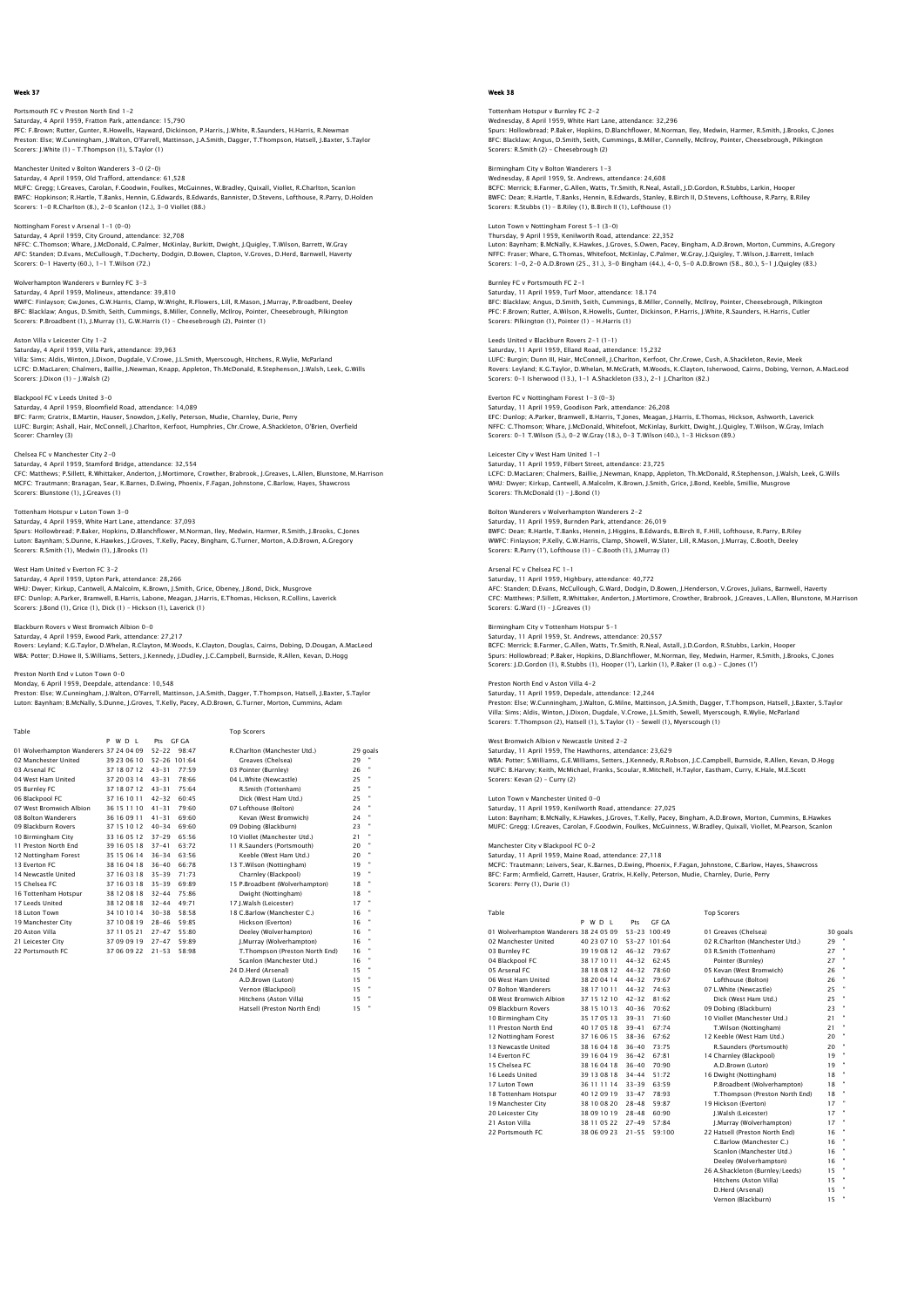## Blackpool FC v Wolverhampton Wanderers 0-1

Monday, 13 April 1959, Bloomfield Road, attendance: 22,328<br>BFC: Farm; Armfield, Garrett, Hauser, Gratrix, H.Kelly, Peterson, Mudie, Charnley, Durie, Perry<br>WWFC: Finlayson; Stuart, G.W.Harris, Clamp, W.Wright, R.Flowers, Li Scorer: J.Murray (1)

West Ham United v Luton Town 0–0<br>Monday, 13 April 1959, Upton Park, attendance: 26,784<br>WHU: Dwyer; Kirkup, Cantwell, A.Malcolm, K.Brown, J.Smith, Grice, Obeney, J.Bond, Dick, Musgrove<br>Luton: Baynham; B.McNally, K.Hawkes, J

# Birmingham City v Arsenal FC 4-1

Tuesday, 14 April 1959, St. Andrews, attendance: 25,792<br>BCFC: Merrick; B.Farmer, G.Allen, Watts, Tr.Smith, R.Neal, Astall, J.D.Gordon, R.Stubbs, Larkin, Hooper<br>AFC: Standen; D.Evans, McCullough, G.Ward, Dodgin, T.Docherty, Scorers: Larkin (2), R.Stubbs (1), Astall (1) – Clapton (1)

## Nottingham Forest v Chelsea FC 1-3 (1-1)

Wednesday, 15 April 1959, City Ground, attendance: 18,339 NFFC: C.Thomson; Whare, J.McDonald, Whitefoot, McKinlay, Burkitt, Dwight, J.Quigley, T.Wilson, W.Gray, Imlach CFC: W.Robertson; Shellito, R.Whittaker, Anderton, J.Mortimore, Crowther, Brabrook, J.Greaves, L.Allen, Blunstone, M.Harrison<br>Scorers: 0–1 J.Greaves (14.), 1–1 W.Gray (43., pen.), 1–2 Brabrook (50), 1–3 L.Allen (85.)

Portsmouth FC v Everton FC 2-3 Wednesday, 15 April 1959, Fratton Park, attendance: 12,714 PFC: F.Brown; Rutter, A.Wilson, R.Howells, Gunter, Dickinson, P.Harris, J.White, R.Saunders, H.Harris, Cutler EFC: Dunlop; A.Parker, Bramwell, B.Harris, T.Jones, Meagan, J.Harris, E.Thomas, Hickson, R.Collins, Laverick Scorers: P.Harris (2) – E.Thomas (1), R.Collins (1), Laverick (1)

## Burnley FC v Bolton Wanderers 0-1

Tuesday, 14 April 1959, Turf Moor, attendance: 23,664 BFC: Blacklaw; Angus, D.Smith, Seith, Cummings, Adamson, Connelly, McIlroy, Pointer, Cheesebrough, Pilkington<br>BWFC: Hopkinson; R.Hartle, T.Banks, Hennin, J.Higgins, B.Edwards, Bannister, D.Stevens, Lofthouse, R.Parry, D.Ho Scorer: Lofthouse (1)

#### West Bromwich Albion v Luton Town 2-0 Wednesday, 15 April 1959, The Hawthorns, attendance: 19,173

WBA: Potter; D.Howe II, S.Williams, Setters, R.Barlow, R.Robson, J.C.Campbell, Burnside, R.Allen, Kevan, D.Hogg Luton: Baynham; S.Dunne, A.Daniel, McGuffie, J.Groves, K.Hawkes, B.Hawkes, G.Turner, M.Dixon, A.D.Brown, Adam Scorers: R.Allen (1), Burnside (1)

| Table                                  |             |           |              | <b>Top Scorers</b>                |    |          |
|----------------------------------------|-------------|-----------|--------------|-----------------------------------|----|----------|
|                                        | P W D I     | Pts       | GE GA        |                                   |    |          |
| 01 Wolverhampton Wanderers 39 25 05 09 |             |           | 55-23 101:49 | 01 Greaves (Chelsea)              |    | 31 goals |
| 02 Manchester United                   | 40 23 07 10 |           | 53-27 101:64 | 02 R.Charlton (Manchester Utd.)   | 29 |          |
| 03 Bolton Wanderers                    | 39 18 10 11 | $46 - 32$ | 75:63        | 03 R.Smith (Tottenham)            | 27 |          |
| 04 Burnley FC                          | 40 19 08 13 | $46 - 34$ | 79:68        | Lofthouse (Bolton)                | 27 | ×        |
| 05 West Ham United                     | 39 20 05 14 | $45 - 33$ | 79.67        | Pointer (Burnley)                 | 27 |          |
| 06 Blackpool FC                        | 39 17 10 12 | $44 - 34$ | 62.46        | 06 Kevan (West Bromwich)          | 26 |          |
| 07 West Bromwich Albion                | 38 16 12 10 | $44 - 32$ | 83:62        | 07 L.White (Newcastle)            | 25 |          |
| 08 Arsenal FC                          | 39 18 08 13 | $44 - 34$ | 79:64        | Dick (West Ham Utd.)              | 25 |          |
| 09 Birmingham City                     | 36 18 05 13 | $41 - 31$ | 75:61        | 09 Dobing (Blackburn)             | 23 |          |
| 10 Blackburn Rovers                    | 38 15 10 13 | $40 - 36$ | 70.62        | 10 T.Wilson (Nottingham)          | 21 |          |
| 11 Preston North End                   | 40 17 05 18 | $39 - 41$ | 67.74        | Dobing (Blackburn)                | 21 |          |
| 12 Nottingham Forest                   | 38 16 06 16 | $38 - 38$ | 68:65        | 12 R.Saunders (Portsmouth)        | 20 |          |
| 13 Everton EC                          | 40 17 04 19 | $38 - 42$ | 70.83        | Keeble (West Ham Utd.)            | 20 |          |
| 14 Chelsea FC                          | 39 17 04 18 | $38 - 40$ | 73.91        | 14 A.D.Brown (Luton)              | 19 |          |
| 15 Newcastle United                    | 38 16 04 18 | $36 - 40$ | 73:75        | Charnley (Blackpool)              | 19 |          |
| 16 Luton Town                          | 38 11 12 15 | $34 - 42$ | 63:61        | 16 T.Thompson (Preston North End) | 18 |          |
| 17 Leeds United                        | 39 13 08 18 | $34 - 44$ | 51:72        | Dwight (Nottingham)               | 18 |          |
| 18 Tottenham Hotspur                   | 40 12 09 19 | $33 - 47$ | 78:93        | J.Murray (Wolverhampton)          | 18 |          |
| 19 Manchester City                     | 38 10 08 20 | $28 - 48$ | 59.87        | P.Broadbent (Wolverhampton)       | 18 |          |
| 20 Leicester City                      | 38 09 10 19 | $28 - 48$ | 60.90        | 20 Hickson (Everton)              | 17 |          |
| 21 Aston Villa                         | 38 11 05 22 | $27 - 49$ | 57:84        | I.Walsh (Leicester)               | 17 |          |
| 22 Portsmouth FC                       | 39 06 09 24 | $21 - 57$ | 61:103       | 22 C.Barlow (Manchester C.)       | 16 |          |
|                                        |             |           |              | Hatsell (Preston North End)       | 16 |          |
|                                        |             |           |              | Larkin (Birmingham)               | 16 |          |
|                                        |             |           |              | Deeley (Wolverhampton)            | 16 |          |
|                                        |             |           |              | Scanlon (Manchester Utd.)         | 16 |          |
|                                        |             |           |              | 26 A.Shackleton (Burnley/Leeds)   | 15 |          |
|                                        |             |           |              | Hitchens (Aston Villa)            | 15 |          |
|                                        |             |           |              | R.Allen (West Bromwich)           | 15 |          |
|                                        |             |           |              | Vernon (Blackburn)                | 15 |          |
|                                        |             |           |              | D.Herd (Arsenal)                  | 15 |          |

## Week 40

# Nottingham Forest v Leicester City 1-4 (0-1) Saturday, 18 April 1959, City Ground, attendance: 28,535<br>NFEC: C.Thomson; Whare, J.McDonald, Whitefoot, McKinlay, Burkitt, Dwight, J.Quigley, T.Wilson, W.Gray, Imlach<br>LCFC: D.MacLarer, Chalmers, Baillie, J.Newman, Knapp, A

Portsmouth FC v Bolton Wanderers 0-1

Saturday, 18 April 1959, Fratton Park, attendance: 14,161 PFC: F.Brown; Rutter, A.Wilson, J.Phillips, Gunter, R.Howells, P.Harris, J.White, R.Saunders, R.Newman, Cutler BWFC: Hopkinson; R.Hartle, T.Banks, Hennin, J.Higgins, B.Edwards, Bannister, D.Stevens, Lofthouse, F.Hill, R.Parry Scorer: Lofthouse (1)

Wolverhampton Wanderers v Luton Town 5–0<br>Saturday, 18 April 1959, Molineux, attendance: 40,981<br>WWFC: Finlayson; Stuart, G.W.Harris, Clamp, W.Wright, R.Flowers, Lill, C.Booth, J.Murray, P.Broadbent, Deeley Luton: Baynham; B.McNally, S.Dunne, McGuffie, S.Owen, Pacey, Bingham, G.Turner, Morton, Cummins, A.Gregory Scorers: P.Broadbent (2), J.Murray (1), Clamp (1), C.Booth (1)

## Blackpool FC v Arsenal FC 1-2

Saturday, 18 April 1959, Bloomfield Road, attendance: 17,118 BFC: Farm; Armfield, B.Martin, Hauser, Gratrix, J.Kelly, Peterson, Mudie, Charnley, Durie, Perry AFC: Standen; D.Evans, McCullough, G.Ward, Dodgin, T.Docherty, Clapton, V.Groves, Julians, Barnwell, Haverty Scorers: Mudie (1) – Haverty (1), Julians (1)

## Chelsea FC v Everton FC 3-1

Saturday, 18 April 1959, Stamford Bridge, attendance: 24,366 CFC: W.Robertson; Shellito, R.Whittaker, Anderton, J.Mortimore, Crowther, Brabrook, J.Greaves, L.Allen, Blunstone, M.Harrison EFC: Dunlop; A.Parker, Bramwell, B.Harris, T.Jones, Meagan, J.Harris, E.Thomas, Hickson, R.Collins, Laverick Scorers: L.Allen (2), J.Greaves (1') – Laverick (1)

## Manchester United v Birmingham City 1-0 (0-0)

Saturday, 18 April 1959, Old Trafford, attendance: 43,006 MUFC: Gregg; I.Greaves, Carolan, F.Goodwin, Foulkes, McGuinness, W.Bradley, Quixall, Viollet, R.Charlton, Scanlon BCFC: Merrick; B.Farmer, G.Allen, Watts, Tr.Smith, R.Neal, Astall, J.D.Gordon, R.Stubbs, Larkin, Hooper Scorer: 1-0 Quixall (60., pen.)

### West Ham United v Preston North End 1-1

Saturday, 18 April 1959, Upton Park, attendance: 21,129<br>WHU: Dwyer; Kirkup, Cantwell, A.Malcolm, K.Brown, J.Smith, Grice, J.Bond, Dare, Dick, Musgrove<br>Preston: Else; W.Cunningham, J.Walton, O'Farrell, Mattinson, J.Smith, M

## Aston Villa v Burnley FC 0-0

Saturday, 18 April 1959, Villa Park, attendance: 27,097 Villa: Sims; Aldis, Winton, J.Dixon, Dugdale, V.Crowe, J.L.Smith, Sewell, Myerscough, R.Wylie, McParland<br>BFC: Blacklaw; Cummings, Angus, Seith, Adamson, B.Miller, Connelly, McIlroy, Pointer, Cheesebrough, Pilkingtor

#### Blackburn Rovers v Manchester City 2-1 (0-1) Saturday, 18 April 1959, Ewood Park, attendance: 24,616

Rovers: Leyland; K.G.Taylor, D.Whelan, R.Clayton, M.Woods, M.McGrath, Isherwood, Dobing, G.Hudson, Vernon, A.MacLeoc<br>MCFC: Trautmann; Leivers, Branagan, K.Barnes, D.Ewing, Phoenix, Pennington, Johnstone, C.Barlow, Hayes, S

## Newcastle United v Leeds United 2-2

Saturday, 18 April 1959, St. James Park, attendance: 19,321<br>NUFC: B.Harvey; Keith, McMichael, Franks, Scoular, R.Mitchell, H.Taylor, K.Hale, Curry, I.Allchurch, M.E.Scotl<br>LUFC: Burgin; Dunn III, Hair, McConnell, Cush, Kerf Scorers: I.Allchurch (1), Curry (1) – Revie (1), Peyton (1)

Tottenham Hotspur v West Bromwich Albion 5–0<br>Saturday, 18 April 1959, White Hart Lane, attendance: 36,805<br>Spurs: Hollowbread; P.Baker, Hopkins, D.Blanchflower, M.Norman, D.Macaky, Medwin, Harmer, R.Smith, J.Brooks, C.Jones Scorers: R.Smith (4), J.Brooks (1)

 Table Top Scorers P W D L Pts GF GA 01 Wolverhampton Wanderers 40 26 05 09 57-23 106:49 01 Greaves (Chelsea) 32 goals 02 Manchester United 18 40 710 55-27 102:54 02 R.Smith Tottenham) 31 31<br>19 Manchester 19 10 11 48-32 76:63 03 R.Charlton (Manchester Utd.)<br>19 Marchester 19 40 19 09 13 47-35 79:68 04 Lofthouse (Bolton) 28<br>19 Arsenal FC 40 07 Blackpool FC (40 17 10 13 44-36 63:48 67 L.White (Newcastle) 25 19<br>19 Mest Bromwich Albion 39 16 12 11 44-34 83:67 10 Dick (West Ham Utd.) 25<br>10 Blackburn Rovers 39 16 10 13 42-36 72:63 09 Dobing (Blackburn) 23 19<br>10 Pi 12 Chelsea FC 40 18 04 18 40-40 76:92 12 Keeble (West Ham Utd.) 20 " 13 Nottingham Forest 39 16 06 17 38-40 69:69 R.Saunders (Portsmouth) 20 " 14 Everton FC 41 17 04 20 38-44 71:86 P.Broadbent (Wolverhampton) 20 " 15 Newcastle United 39 16 05 18 37-41 75:77 15 Charnley (Blackpool) 19 " 16 Tottenham Hotspur 41 13 09 19 35-47 83:93 A.D.Brown (Luton) 19 " 17 Leeds United 40 13 09 18 35-45 53:74 Dwight (Nottingham) 19 " 18 Luton Town 39 11 12 16 34-44 63:66 J.Murray (Wolverhampton) 19 " 19 Leicester City 39 10 10 19 30-48 64:91 19 J.Walsh (Leicester) 18 " 20 Aston Villa 39 11 06 22 28-50 58:84 T.Thompson (Preston North End) 18 " 21 Manchester City 39 10 08 21 28-50 60:89 21 Hickson (Everton) 17 " 22 Portsmouth FC 40 06 09 25 21-59 61:104

|   | 01 Greaves (Chelsea)            | 32 goal |   |
|---|---------------------------------|---------|---|
|   | 02 R.Smith (Tottenham)          | 31      |   |
|   | 03 R.Charlton (Manchester Utd.) | 29      |   |
|   | 04 Lofthouse (Bolton)           | 28      |   |
|   | 05 Pointer (Burnley)            | 27      |   |
|   | 06 Kevan (West Bromwich)        | 26      |   |
|   | 07 L.White (Newcastle)          | 25      |   |
|   | Dick (West Ham Utd.)            | 25      |   |
|   | 09 Dobing (Blackburn)           | 23      |   |
|   | 10 Viollet (Manchester Utd.)    | 21      |   |
|   | T.Wilson (Nottingham)           | 21      |   |
|   | 12 Keeble (West Ham Utd.)       | 20      |   |
|   | R.Saunders (Portsmouth)         | 20      |   |
|   | P.Broadbent (Wolverhampton)     | 20      |   |
|   | 15 Charnley (Blackpool)         | 19      |   |
|   | A.D.Brown (Luton)               | 19      |   |
|   | Dwight (Nottingham)             | 19      | ٠ |
|   | I.Murrav (Wolverhampton)        | 19      |   |
|   | 19 I.Walsh (Leicester)          | 18      |   |
|   | T.Thompson (Preston North End)  | 18      |   |
|   | 21 Hickson (Everton)            | 17      |   |
| i | 22 Larkin (Birmingham)          | 16      |   |
|   | Vernon (Blackburn)              | 16      |   |
|   | Hatsell (Preston North End)     | 16      |   |
|   | Deelev (Wolverhampton)          | 16      |   |
|   | Scanlon (Manchester Utd.)       | 16      |   |
|   | C.Barlow (Manchester C.)        | 16      |   |
|   | 28 Haves (Manchester C.)        | 15      |   |
|   | D.Herd (Arsenal)                | 15      |   |
|   | Hitchens (Aston Villa)          | 15      |   |
|   | A.Shackleton (Burnley/Leeds)    | 15      |   |
|   | R.Allen (West Bromwich)         | 15      |   |
|   |                                 |         |   |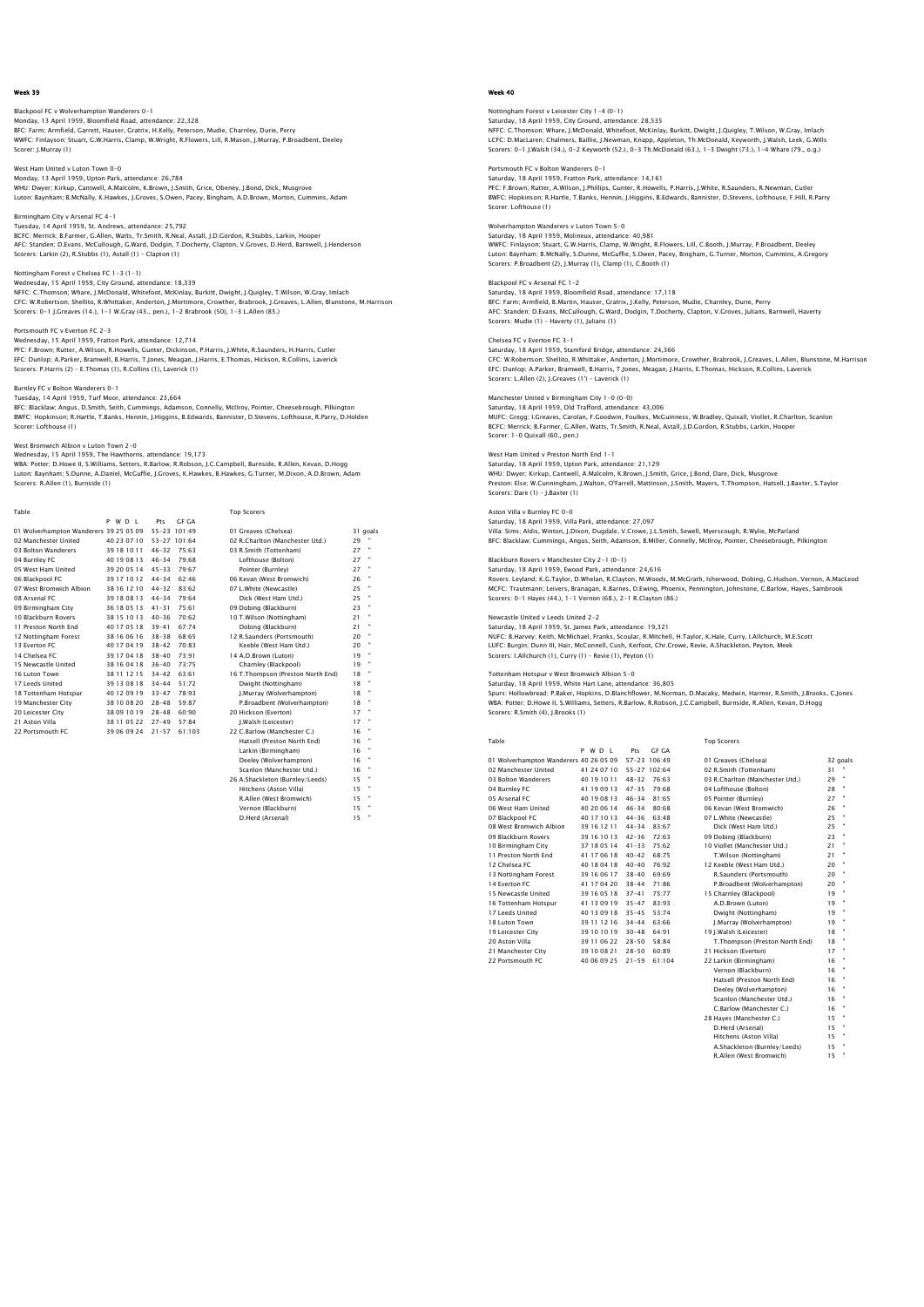## West Ham United v Manchester City 5-1 Monday, 20 April 1959, Upton Park, attendance: 23,516<br>WHU: Dwyer; Kirkup, J.Bond, A.Malcolm, K.Brown, R.Moore, Grice, J.Smith, Cantwell, Dick, Musgrove<br>MCFC: Trautmann; Leivers, Branaqan, Cheetham, D.Ewinq, Shawcross, C.Ba Scorers: Grice (2), Dick (2), Cantwell (1) – C.Barlow (1)

Blackpool FC v Birmingham City 2-0 Monday, 20 April 1959, Bloomfield Road, attendance: 12,260 BFC: Farm; Armfield, B.Martin, Hauser, Gratrix, J.Kelly, Peterson, Mudie, Charnley, Durie, Perry BCFC: Merrick; B.Farmer, G.Allen, Watts, Tr.Smith, R.Neal, Astall, J.D.Gordon, Larkin, Hooper, B.Taylor Scorers: Durie (1), Charnley (1)

### Blackburn Rovers v Luton Town 3-1

Monday, 20 April 1959, Ewood Park, attendance: 18,092 Rovers: Leyland; K.G.Taylor, Eckersley, R.Clayton, M.Woods, M.McGrath, Isherwood, Dobing, G.Hudson, A.McEvoy, A.MacLeod Luton: Baynham; B.McNally, K.Hawkes, Morton, T.Kelly, J.Groves, B.Hawkes, A.D.Brown, G.Turner, Cummins, Adam Scorers: A.McEvoy (2), G.Hudson (1) – A.D.Brown (1)

# Nottingham Forest v Aston Villa 2-0 (2-0)

Monday, 20 April 1959, City Ground, attendance: 18,953 NFFC: C.Thomson; G.Thomson, J.McDonald, Whitefoot, P.Watson, Burkitt, Dwight, J.Quigley, T.Wilson, W.Gray, Imlach Villa: Sims; Aldis, Winton, J.Dixon, Dugdale, V.Crowe, J.L.Smith, Sewell, Hitchens, R.Wylie, McParland Scorers: 1-0 Imlach (4.), 2-0 Dwight (12.)

## Newcastle United v Bolton Wanderers 2-0

Wednesday, 22 April 1959, St. James Park, attendance: 17,451 NUFC: B.Harvey; Whitehead, M.E.Scott, Franks, Scoular, R.Mitchell, H.Taylor, K.Hale, Curry, Eastham, McGuigan BWFC: Hopkinson; R.Hartle, T.Banks, Hennin, J.Higgins, B.Edwards, Deakin, D.Stevens, Lofthouse, R.Parry, B.Riley Scorers: H.Taylor (1), Curry (1)

#### Birmingham City v Blackburn Rovers 3-0 (2-0)

Wednesday, 22 April 1959, St. Andrews, attendance: 22,958 BCFC: Schofield; B.Farmer, G.Allen, Watts, Tr.Smith, R.Neal, Astall, J.D.Gordon, Larkin, Hooper, B.Taylor<br>Rovers: Leyland; K.G.Taylor, Eckersley, R.Clayton, M.Woods, K.Clayton, Isherwood, Dobing, G.Hudson, A.McEvoy, A.MacL

## Nottingham Forest v Leeds United 0-3 (0-3)

Wednesday, 22 April 1959, City Ground, attendance: 18,650 NFFC: Armstrong; G.Thomas, J.McDonald, Whitefoot, P.Watson, Burkitt, Dwight, B.Kelly, T.Wilson, J.Quigley, J.Martin II LUFC: Burgin; Dunn III, Hair, McConnell, J.Charlton, Kerfoot, Chr.Crowe, Revie, A.Shackleton, Peyton, Meek Scorer: 0-1, 0-2, 0-3 A.Shackleton (18., 27., 39.)

#### Wolverhampton Wanderers v Leicester City 3-0

Wednesday, 22 April 1959, Molineux, attendance: 41,220 WWFC: Finlayson; Stuart, G.W.Harris, Clamp, W.Wright, R.Flowers, Lill, C.Booth, J.Murray, P.Broadbent, Deeley LCFC: D.MacLaren; Chalmers, Baillie, J.Newman, Knapp, Appleton, Th.McDonald, Keyworth, J.Walsh, Leek, G.Wills Scorers: Lill (1), J.Murray (1), Deeley (1)

# Chelsea FC v West Bromwich Albion 0-2

Wednesday, 22 April 1959, Stamford Bridge, attendance: 31,948<br>CFC: W.Robertson; P.Sillett, R.Whittaker, Anderton, J.Mortimore, Crowther, Brabrook, J.Greaves, L.Allen, Blunstone, M.Harrison<br>WBA: Potter: D.Howe II, G.E.Willi Scorers: Burnside (1), D.Hogg (1)

### on Town v Portsmouth FC 3-1

Wednesday, 22 April 1959, Kenilworth Road, attendance: 11,592<br>Luton: Baynham; S.Dunne, K.Hawkes, J.Groves, T.Kelly, Pacey, A.D.Brown, G.Turner, Morton, Cummins, Adam<br>PFC: F.Brown; Rutter, A.Wilson, J.Phillips, Gunter, R.Ho

| Table                                  |             |           |              | <b>Top Scorers</b>                |    |          |
|----------------------------------------|-------------|-----------|--------------|-----------------------------------|----|----------|
|                                        | P W D I     | Pts       | GE GA        |                                   |    |          |
| 01 Wolverhampton Wanderers 41 27 05 09 |             |           | 59-23 109:49 | 01 Greaves (Chelsea)              |    | 32 goals |
| 02 Manchester United                   | 41 24 07 10 |           | 55-27 102:64 | 02 R.Smith (Tottenham)            | 31 |          |
| 03 West Ham United                     | 41 21 06 14 | $48 - 34$ | 85:69        | 03 R.Charlton (Manchester Utd.)   | 29 |          |
| 04 Bolton Wanderers                    | 41 19 10 12 | $48 - 34$ | 76:65        | 04 Lofthouse (Bolton)             | 28 |          |
| 05 Burnley FC                          | 41 19 09 13 | $47 - 35$ | 79:68        | 05 Pointer (Burnley)              | 27 |          |
| 06 Blackpool FC                        | 41 18 10 13 | $46 - 36$ | 65:48        | 06 Kevan (West Bromwich)          | 26 |          |
| 07 West Bromwich Albion                | 40 17 12 11 | $46 - 34$ | 85.67        | 07 L.White (Newcastle)            | 25 |          |
| 08 Arsenal FC                          | 40 19 08 13 | $46 - 34$ | 81:65        | Dick (West Ham Utd.)              | 25 |          |
| 09 Blackburn Rovers                    | 41 17 10 14 | $44 - 38$ | 75:67        | 09 Dobing (Blackburn)             | 23 |          |
| 10 Birmingham City                     | 39 19 05 15 | $43 - 35$ | 78:64        | 10 T.Wilson (Nottingham)          | 21 |          |
| 11 Nottingham Forest                   | 41 17 06 18 | $40 - 42$ | 71:72        | Viollet (Manchester Utd.)         | 21 |          |
| 12 Preston North End                   | 41 17 06 18 | $40 - 42$ | 68:75        | 12 Keeble (West Ham Utd.)         | 20 |          |
| 13 Chelsea EC                          | 41 18 04 19 | $40 - 42$ | 76:94        | P.Broadbent (Wolverhampton)       | 20 |          |
| 14 Newcastle United                    | 40 17 05 18 | $39 - 41$ | 77:77        | R.Saunders (Portsmouth)           | 20 |          |
| 15 Everton EC                          | 41 17 04 20 | $38 - 44$ | 71:86        | 15 Dwight (Nottingham)            | 19 |          |
| 16 Leeds United                        | 41 14 09 18 | $37 - 45$ | 56:74        | A.D.Brown (Luton)                 | 19 |          |
| 17 Luton Town                          | 41 12 12 17 | $36 - 46$ | 67:70        | J.Murray (Wolverhampton)          | 19 | ×        |
| 18 Tottenham Hotspur                   | 41 13 09 19 | $35 - 47$ | 83:93        | Charnley (Blackpool)              | 19 |          |
| 19 Leicester City                      | 40 10 10 20 | $30 - 50$ | 64:94        | 19 T.Thompson (Preston North End) | 18 |          |
| 20 Aston Villa                         | 40 11 06 23 | $28 - 52$ | 57:86        | I.Walsh (Leicester)               | 18 |          |
| 21 Manchester City                     | 40 10 08 22 | $28 - 52$ | 61:94        | A.Shackleton (Burnley/Leeds)      | 18 |          |
| 22 Portsmouth FC                       | 41 06 09 26 | $21 - 61$ | 62:107       | 22 Hickson (Everton)              | 17 |          |
|                                        |             |           |              | 23 Larkin (Birmingham)            | 16 |          |
|                                        |             |           |              | Deeley (Wolverhampton)            | 16 |          |
|                                        |             |           |              | Vernon (Blackburn)                | 16 |          |
|                                        |             |           |              | Hatsell (Preston North End)       | 16 |          |
|                                        |             |           |              | C.Barlow (Manchester C.)          | 16 |          |
|                                        |             |           |              | Scanlon (Manchester Utd.)         | 16 |          |
|                                        |             |           |              | 29 R.Allen (West Bromwich)        | 15 |          |
|                                        |             |           |              | Hitchens (Aston Villa)            | 15 |          |
|                                        |             |           |              | D.Herd (Arsenal)                  | 15 |          |

 Hitchens (Aston Villa) 15 " D.Herd (Arsenal) 15 " Hayes (Manchester C.) 15 "

## Week 42

Manchester City v Aston Villa 0-0 Saturday, 25 April 1959, Maine Road, attendance: 39,661<br>MCFC: Trautmann; Leivers, Branagan, Cheetham, McTavish, K.Barnes, F.Fagan, C.Barlow, Johnstone, Hayes, Sambrook<br>Villa: Sims; S.Lynn, Winton, V.Crowe, Duqdale, Saward,

Bolton Wanderers v Blackburn Rovers 3-1 (0-0) Saturday, 25 April 1959, Burnden Park, attendance: 18,268<br>BWFC: Hopkinson; R.Hartle, T.Banks, Hennin, J.Higgins, B.Edwards, D.Holden, D.Stevens, Lofthouse, R.Parry, Gubbins<br>Rovers: Leyland; K.G.Taylor, Eckersley, R.Clayton

Arsenal FC v Portsmouth FC 5-2 Saturday, 25 April 1959, Highbury, attendance: 24,369 AFC: Standen; L.Wills, McCullough, T.Docherty, Dodgin, D.Bowen, Clapton, V.Groves, Julians, J.Bloomfield, J.Henderson PFC: F.Brown; Rutter, A.Wilson, Dickinson, Gunter, R.Howells, P.Harris, J.White, R.Saunders, R.Newman, Cutler<br>Scorers: V.Groves (3), J.Henderson (1), Gunter (1 o.g.) – Dickinson (1), R.Saunders (1)

Leeds United v West Ham United 1-0 Saturday, 25 April 1959, Elland Road, attendance: 11,257 LUFC: Burgin; Dunn III, Hair, McConnell, J.Charlton, Cush, Chr.Crowe, Revie, A.Shackleton, Peyton, Meek WHU: Dwyer; Kirkup, J.Bond, A.Malcolm, K.Brown, R.Moore, Grice, J.Smith, Cantwell, Dick, Musgrove Scorer: A.Shackleton (1)

West Bromwich Albion v Nottingham Forest 2-0 (2-0) Saturday, 25 April 1959, The Hawthorns, attendance: 16,950 WBA: Potter; D.Howe II, S.Williams, Setters, R.Barlow, R.Robson, D.Hogg, Burnside, R.Allen, Kevan, J.C.Campbell NFFC: C.Thomson; Whare, G.Thomas, Whitefoot, McKinlay, Morley, Dwight, B.Kelly, T.Wilson, J.Quigley, Imlach Scorers: 1-0 J.C.Campbell (25.), 2-0 R.Allen (41.)

## Leicester City v Manchester United 2-1 (1-0) Saturday, 25 April 1959, Filbert Street, attendance: 38,466

LCFC: D.MacLaren; Chalmers, Baillie, J.Newman, Knapp, Appleton, R.Stephenson, Keyworth, J.Walsh, Leek, G.Wills MUFC: Gregg; I.Greaves, Carolan, F.Goodwin, Foulkes, S.Brennan, W.Bradley, Quixall, Viollet, R.Charlton, Scanlon Scorers: 1-0 J.Walsh (19.), 2-0 G.Wills (68.), 2-1 W.Bradley (88.)

## Birmingham City v Chelsea FC 4-1

Saturday, 25 April 1959, St. Andrews, attendance: 19,580 BCFC: Schofield; B.Farmer, G.Allen, Watts, Tr.Smith, R.Neal, Astall, J.D.Gordon, R.Stubbs, Hooper, B.Taylor<br>CFC: Matthews; P.Sillett, R.Whittaker, Anderton, J.Mortimore, Crowther, Brabrook, J.Greaves, R.Tindall, Blunstone, Scorers: J.D.Gordon (2), B.Taylor (1), Hooper (1) – R.Tindall (1)

### Burnley FC v Newcastle United 2-2

Saturday, 25 April 1959, Turf Moor, attendance: 15,132 BFC: Blacklaw; Angus, Cummings, Seith, Adamson, B.Miller, Connelly, McIlroy, Pointer, Cheesebrough, Pilkington<br>NUFC: B.Harvey; Whitehead, M.E.Scott, Franks, Scoular, R.Mitchell, H.Taylor, I.Allchurch, Curry, Eastham, McGui

### Everton FC v Wolverhampton Wanderers 0-1

Saturday, 25 April 1959, Goodison Park, attendance: 29,414 EFC: Dunlop; A.Parker, Bramwell, B.Harris, T.Jones, Meagan, J.Harris, E.Thomas, Hickson, R.Collins, Laverick<br>WWFC: Finlayson; Stuart, G.W.Harris, W.Slater, Showell, R.Flowers, Lill, C.Booth, J.Murray, P.Broadbent, Deeley<br>S

## Preston North End v Tottenham Hotspur 2-2

Saturday, 25 April 1959, Deepdale, attendance: 20,323<br>Preston: Else, W.Cunningham, J.Walton, O'Farrell, Mattinson, J.A.Smith, T.Finney, T.Thompson, Hatsell, Sneddon, S.Taylor<br>Spurs: Hollowbread; P.Baker, Hopkins, D.Blanchf

### Luton Town v Blackpool FC 1-1

Saturday, 25 April 1959, Kenilworth Road, attendance: 17,720 Luton: Baynham; B.McNally, K.Hawkes, J.Groves, S.Owen, Pacey, Bingham, A.D.Brown, Kilgannon, G.Turner, A.Gregory BFC: Farm; Armfield, Garrett, Hauser, Gratrix, E.Fenton, Fawcett, Peterson, Charnley, Durie, Perry Scorers: G.Turner (1) – E.Fenton (1)

Newcastle United v Birmingham City 1–1<br>Wednesday, 29 April 1959, St. James Park, attendance: 19,776<br>NUFC: B.Harvey: Keith, McMichael, Franks, Scoular, R.Mitchell, H.Taylor, I.Allchurch, Curry, Eastham, McGuigar<br>BCFC: Schof Scorers: I.Allchurch (1) – Hooper (1)

Manchester City v Leicester City 3–1<br>Wednesday, 29 April 1959, Maine Road, attendance: 46,936<br>MCFC: Trautmann; Leivers, Branagan, Cheetham, McTavish, K.Barnes, C.Barlow, Johnstone, McAdams, Hayes, Sambrook LCFC: D.MacLaren; Chalmers, Baillie, J.Newman, Knapp, Keyworth, Th.McDonald, R.Stephenson, J.Walsh, Leek, G.Wills Scorers: Hayes (1), Sambrook (1), McAdams (1) – J.Walsh (1)

#### West Bromwich Albion v Aston Villa 1-1 Wednesday, 29 April 1959, The Hawthorns, attendance: 48,165

WBA: Potter; D.Howe II, S.Williams, R.Robson, J.Kennedy, R.Barlow, D.Hogg, A.Jackson, R.Allen, Kevan, J.C.Campbell<br>Villa: Sims; S.Lynn, Winton, V.Crowe, Dugdale, Saward, Myerscough, J.Dixon, Hitchens, R.Wylie, McParland<br>Sc

#### Arsenal Fc v Birmingham City 2-1

Monday, 4 May 1959, Highbury, attendance: 25,953<br>AFC: Goy: L.Wills, D.Evans, G.Ward, T.Docherty, D.Bowen, Clapton, Barnwell, V.Groves, J.Bloomfield, J.Hendersor<br>BCF: Schofield: B.Farmer, G.Allen, Wats, G.Sissons, R.Neal, A

| Table                                  |             |           |                  | <b>Top Scorers</b>           |    |   |                              |    |   |
|----------------------------------------|-------------|-----------|------------------|------------------------------|----|---|------------------------------|----|---|
|                                        | PWDL        | Pts       | <b>GF GA</b>     |                              |    |   |                              |    |   |
| 01 Wolverhampton Wanderers 42 28 05 09 |             |           | $61 - 23$ 110:49 | 01 R.Smith (Tottenham)       |    |   | 32 goals 32 D.Herd (Arsenal) | 15 | × |
| 02 Manchester United                   | 42 24 07 11 |           | 55-29 103:66     | Greaves (Chelsea)            | 32 | × | I.Henderson (Wolv./AFC)      | 15 |   |
| 03 Arsenal FC                          | 42 21 08 13 | $50 - 34$ | 88:68            | 03 Lofthouse (Bolton)        | 29 | × | 34 Mudie (Blackpool)         | 14 | × |
| 04 Bolton Wanderers                    | 42 20 10 12 | $50 - 34$ | 79.66            | R.Charlton (Man.U.)          | 29 |   | G.Turner (Luton)             | 14 | × |
| 05 West Bromwich Albion                | 42 18 13 11 | $49 - 35$ | 88.68            | 05 Pointer (Burnley)         | 27 |   | I.Harris (Everton)           | 14 |   |
| 06 West Ham United                     | 42 21 06 15 | $48 - 36$ | 85:70            | Dick (West Ham Utd.)         | 27 | × | Medwin (Tottenham)           | 14 | × |
| 07 Burnley FC                          | 42 19 10 13 | $48 - 36$ | 81:70            | 07 Kevan (West Bromwich)     | 26 |   | T.Johnston (Blackburn)       | 14 |   |
| 08 Blackpool FC                        | 42 18 11 13 | $47 - 37$ | 66:49            | 08 L.White (Newcastle)       | 25 |   | 39 H.Harris (Portsmouth)     | 13 | × |
| 09 Birmingham City                     | 42 20 06 16 | $46 - 38$ | 84.68            | 09 Dobing (Blackburn)        | 24 | × | R.Tindall (Chelsea)          | 13 | × |
| 10 Blackburn Rovers                    | 42 17 10 15 | $44 - 40$ | 76:70            | 10 T.Wilson (Nottingham)     | 21 |   | McParland (Aston Villa)      | 13 | × |
| 11 Newcastle United                    | 42 17 07 18 | $41 - 43$ | 80:80            | R.Saunders (Portsm.)         | 21 |   | B.Kelly (Nott./Leicester)    | 13 | × |
| 12 Preston North End                   | 42 17 07 18 | $41 - 43$ | 70.77            | Viollet (Manchester U.)      | 21 |   | D.Stevens (Bolton)           | 13 |   |
| 13 Nottingham Forest                   | 42 17 06 19 | $40 - 44$ | 71:74            | I.Murrav (Wolverh.)          | 21 |   | P.Harris (Portsmouth)        | 13 |   |
| 14 Chelsea EC                          | 42 18 04 20 | $40 - 44$ | 77:98            | 14 J.Walsh (Leicester)       | 20 |   | R.Mason (Wolverhampton)      | 13 |   |
| 15 Leeds United                        | 42 15 09 18 | $39 - 45$ | 57.74            | Dwight (Nottingham)          | 20 |   | 46 Perry (Blackpool)         | 12 |   |
| 16 Everton FC                          | 42 17 04 21 | $38 - 46$ | 71:87            | A.D.Brown (Luton)            | 20 | × | Burnside (West Bromwich)     | 12 |   |
| 17 Luton Town                          | 42 12 13 17 | $37 - 47$ | 68:71            | Charnley (Blackpool)         | 20 |   | W.Bradley (Manchester U.) 12 |    | × |
| 18 Tottenham Hotspur                   | 42 13 10 19 | $36 - 48$ | 85:95            | P.Broadbent (Wolverh.)       | 20 |   | Chr.Crowe (Leeds)            | 12 | × |
| 19 Leicester City                      | 42 11 10 21 | $32 - 52$ | 67.98            | Keeble (West Ham Utd.) 20    |    |   | Connelly (Burnley)           | 12 |   |
| 20 Manchester City                     | 42 11 09 22 | $31 - 53$ | 64:95            | 20 T.Thompson (Preston)      | 19 |   | J.Quigley (Nottingham)       | 12 | × |
| 21 Aston Villa                         | 42 11 08 23 | $30 - 54$ | 58:87            | A.Shackleton (BFC/AFC) 19    |    |   | R.Parry (Bolton)             | 12 |   |
| 22 Portsmouth EC                       | 42 06 09 27 | $21 - 63$ | 64:112           | 22 Larkin (Birmingham)       | 18 |   | Lill (Wolverhampton)         | 12 |   |
|                                        |             |           |                  | 23 Deeley (Wolverhampton) 17 |    | × | 54 E.Thomas (Everton)        | 10 |   |
|                                        |             |           |                  | R.Allen (West Bromwich) 17   |    |   | J.D.Gordon (PFC/Birm.)       | 10 | × |
|                                        |             |           |                  | C.Barlow (Man.C.)            | 17 |   | J.Robson (Burnley)           | 10 | × |
|                                        |             |           |                  | Hickson (Everton)            | 17 |   | Curry (Newcastle)            | 10 |   |
|                                        |             |           |                  | 27 Haves (Manchester C.)     | 16 |   | V.Groves (Arsenal)           | 10 | × |
|                                        |             |           |                  | I.Allchurch (Newcastle)      | 16 |   | J.Bloomfield (Arsenal)       | 10 |   |
|                                        |             |           |                  | Vernon (Blackburn)           | 16 |   |                              |    |   |
|                                        |             |           |                  | Hitchens (Aston Villa)       | 16 |   |                              |    |   |
|                                        |             |           |                  | Hatsell (Preston NE)         | 16 |   |                              |    |   |